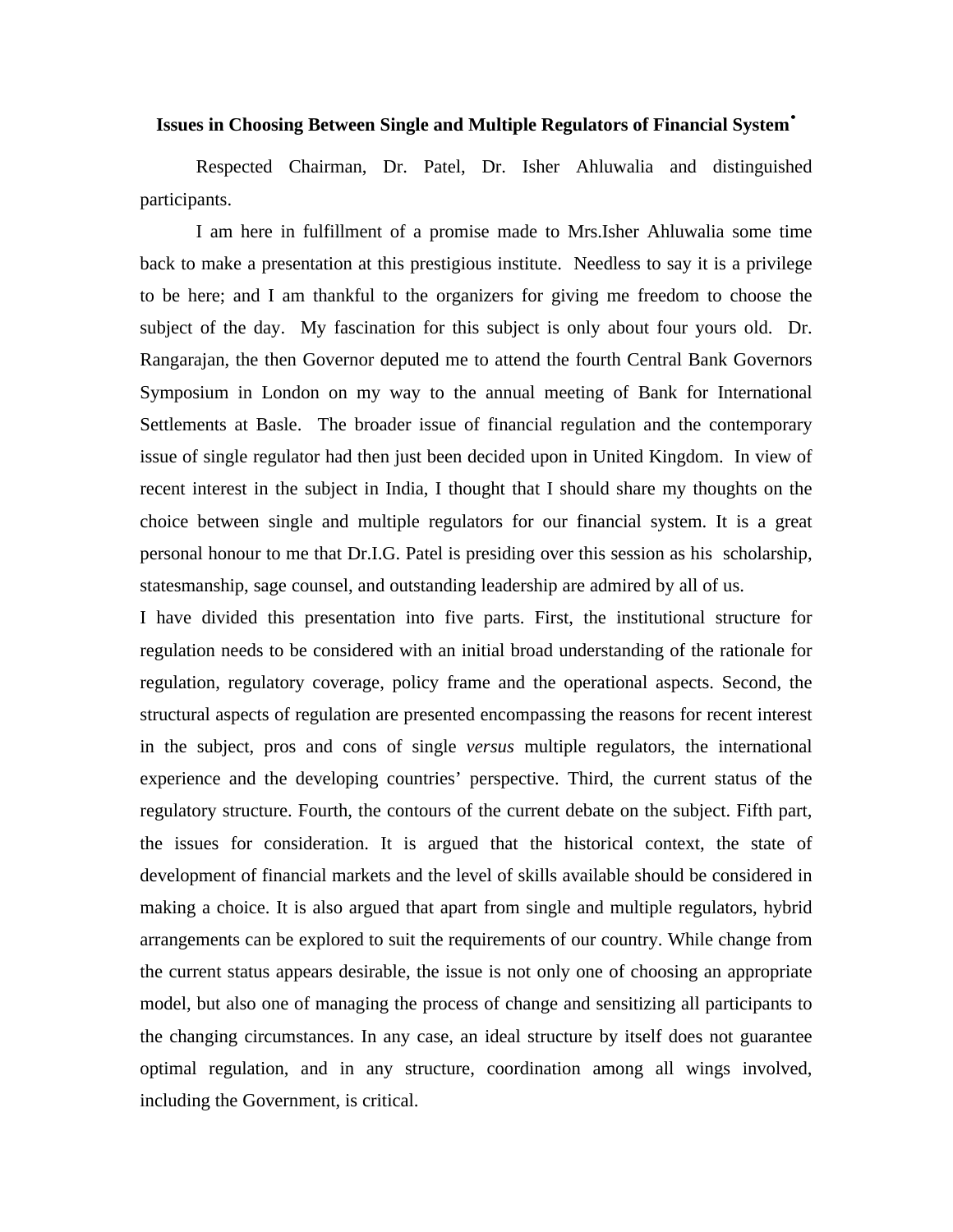# **Financial Regulation**

There are several theories that attempt to explain regulation in general and financial sector regulation in particular. These include theory of competition for regulation and theory of regulatory capture on the one hand and public interest theory aimed at correcting market failures on the other. Since there are virtually no takers for frontier capitalism, the rationale for regulation lies in the search for a public policy that makes markets work better, while avoiding the dangers of excessive burden by treating regulation as a free good and the scope for regulatory capture by the few suppliers compared to the large dispersed consumers. More generally, the objectives of regulation are to avoid monopoly power, foster competition and protect the consumer's interest.

In regard to financial regulation, however, there is a slight change in emphasis in the objectives of regulation in the sense that the focus is on maintaining systemic stability and protecting the interest of the customer. Maintaining systemic stability is important because social costs of financial distress are high in the form of the contagion effect. A wholesale customer, such as a corporate or large net worth individual, should be in a position to have the capacity and resources to make informed choices. But, a retail customer, such as small saver or small borrower, cannot incur the cost of getting information, acquire or employ skills to analyse, have large enough volumes to learn from experience, big enough portfolio to spread risks, and as such will be unequal in relation to the financial intermediary. Above all, economies of scale are likely in monitoring of information on a collective basis. In brief, the why of financial regulation should be considered essentially in the light of the primary objectives, namely, maintaining systemic stability and giving an impression of protecting interests of the retail customer; and implicitly other objectives will have to be secondary.

In India the regulation of financial sector has evolved as an instrument of planned development. In such a situation the objectives are mobilisation of savings, and allocation of investible resources mainly through public sector and or administered prices of financial products. There has been an implicit sovereign guarantee of maintaining systemic stability and in the process giving an impression of protecting interests of all participants. The management of the financial sector, therefore, contained a variety of objectives and to this end many financial institutions were nationalised (banks) or created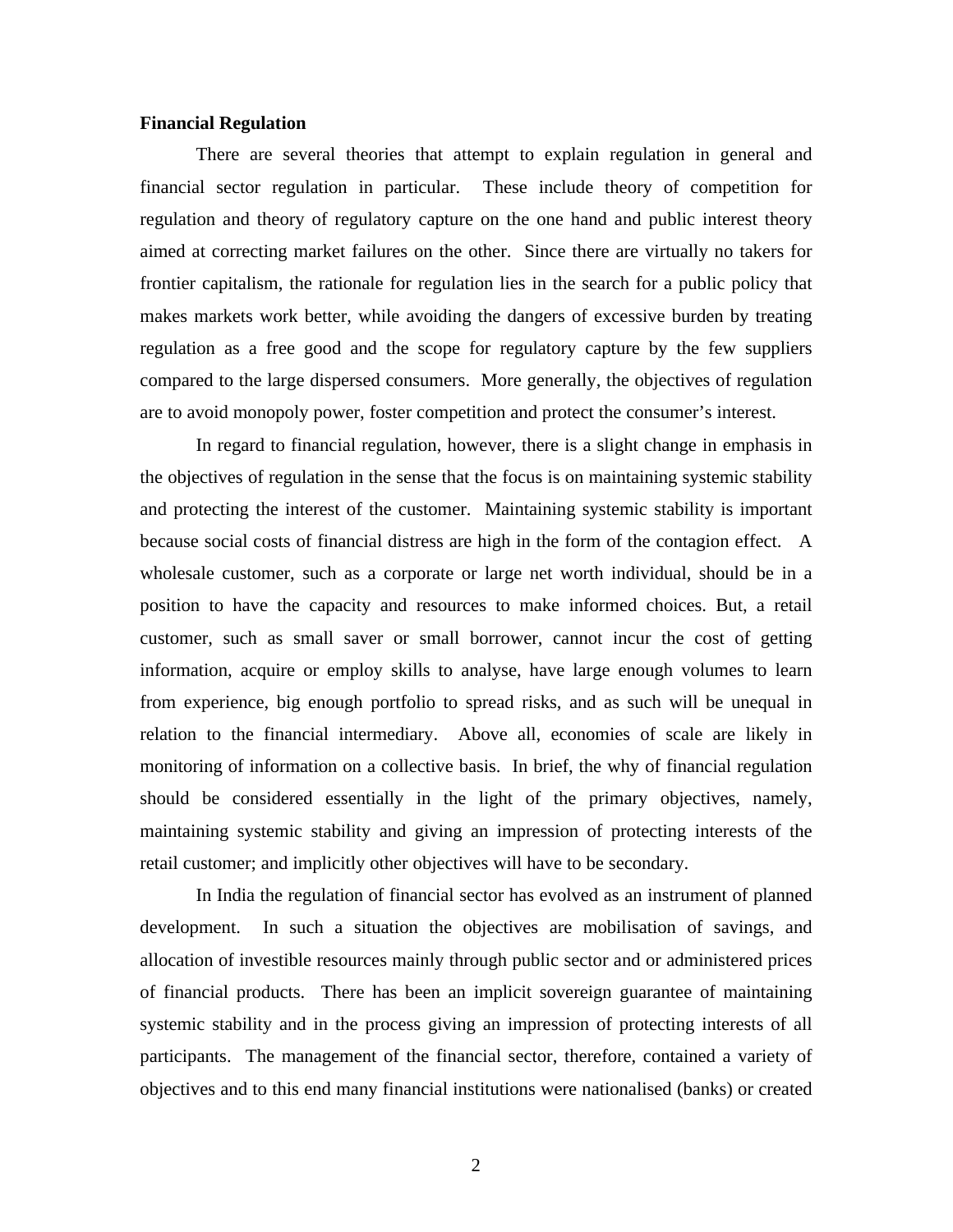(Industrial Development Bank of India or Unit Trust of India) to subserve ends of planned development, thus relegating the role of competition as an instrument of efficiency to a secondary position. Furthermore, co-ordination among the financial institutions took precedence over arms length relationships or checks and balances, thus introducing what may be called a joint-family approach to financial transactions, which undermined both the degree of transparency and the extent of accountability.

The next question is, what constitutes regulation. Regulation in its broadest sense includes establishing specific rules of behaviour, or regulatory aspect *per se*, monitoring or tracking observance of behaviour; and supervision or oversight of the compliance with specific rules in the overall behaviour along with disincentives and penal provisions for non-compliance. There are some arguments in favour of formally separating the regulatory aspects from supervisory aspects but the current international practice favours the two functions being viewed together. In this presentation, the functions are not viewed differently, and the terms regulation and supervision are used interchangeably to cover all three functions, unless otherwise indicated. The Reserve Bank of India (RBI) is generally looked at *inter alia* through three angles, viz., (i) monetary authority (ii) regulatory authority (iii) supervisory authority. It is clearly possible to separate the monetary function from the other two though such a separation between regulation and supervision could pose problems. The impression that the supervisory function needs to be segregated from the regulatory responsibility has been reinforced by the recommendations of the Narasimham Committee (1998) to the effect that the supervisory function be removed from the central bank and be made autonomous. In operational terms, however, supervision is an integral part of the regulatory framework. In India, in some instances, regulation, monitoring and supervision are combined with business or commercial relationship as in the case of National Bank for Agriculture and Development (NABARD) or Small Industries Development Bank of India (SIDBI). It is not uncommon to find such apex supervisory institutions competing or jointly financing with the institutions that they regulate and refinance some of them as in the case of state-level industrial corporations. Thus developmental objectives are pursued jointly by national and state-level public-sector financial intermediaries, some of which, like Industrial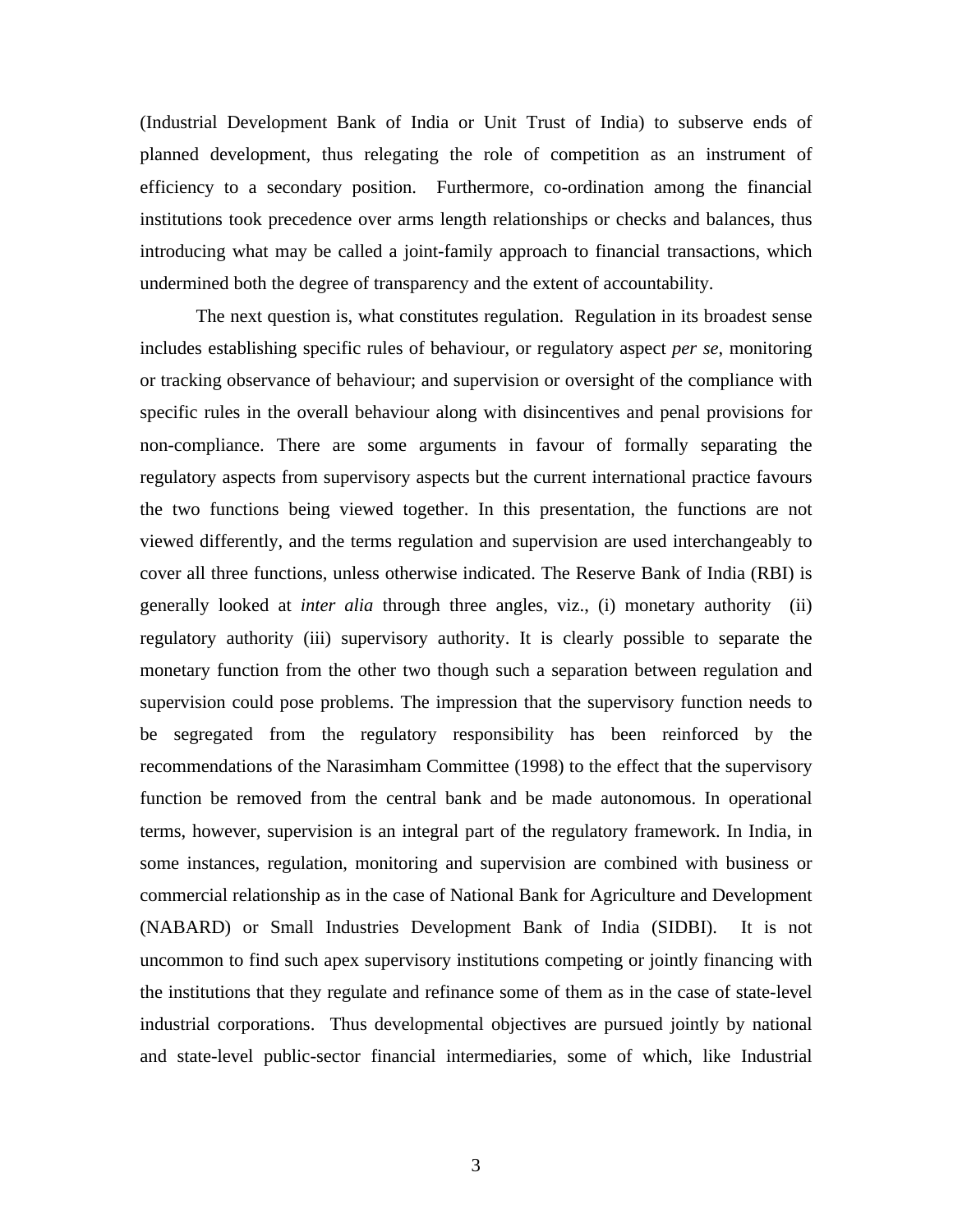Development Bank of India (IDBI) have private-shareholding also, and in the process, the distinction between regulator and participant in the business gets blurred.

The objective of regulation may be institution based or function based or even product or market oriented. In other words, a regulator may regulate banks though banks may involve themselves in other activities such as being an intermediary in capital markets. Alternatively, the capital market regulator may regulate all activities relating to public issue or trading in securities whether those functions are performed by banks or non-banks. Similarly, all institutions which take public deposits may be regulated by one regulator. Yet another approach is to consider regulation in terms of markets say government securities, or money market or forex. In India, capital markets and insurance activities were regulated by Ministry of Finance till the Securities Exchange Board of India (SEBI) and Insurance Regulatory and Development Authority (IRDA) were set up recently while Development Financial Institutions (DFIs) have recently begun to be regulated / supervised by RBI. While most banks are regulated by the RBI, some are under dual control of government and RBI. Department of Company Affairs (DCA) regulates deposit taking activities of corporates other than banks and non-banking financial companies registered under companies Act, but not those which are under separate statutes. Thus, the object of regulation itself is susceptible to some overlap, but the major issue in this regard relates to the regulation of banks, namely whether banks should be necessarily treated as a separate and special group of institution for regulatory purposes.

There has been significant debate on whether banks are special, and should be treated as such. The rapid development of capital markets, increasing importance of nonbank sources of financial intermediation and the emergence of universal banking have led to the erosion of importance as well as uniqueness of banks as financial institutions. There are, however, three major reasons adduced for treating them as special. First, they are participants in the payments system and hence are the backbone of the financial system. The systemic risks of any one bank being affected either on account of its banking operations or on account of non-banking operations are high. Second, the banks contract for liquid deposits to acquire illiquid assets and hence are vulnerable to liquidity crisis. This would underline the need for a lender of last resort. Third, the banks are the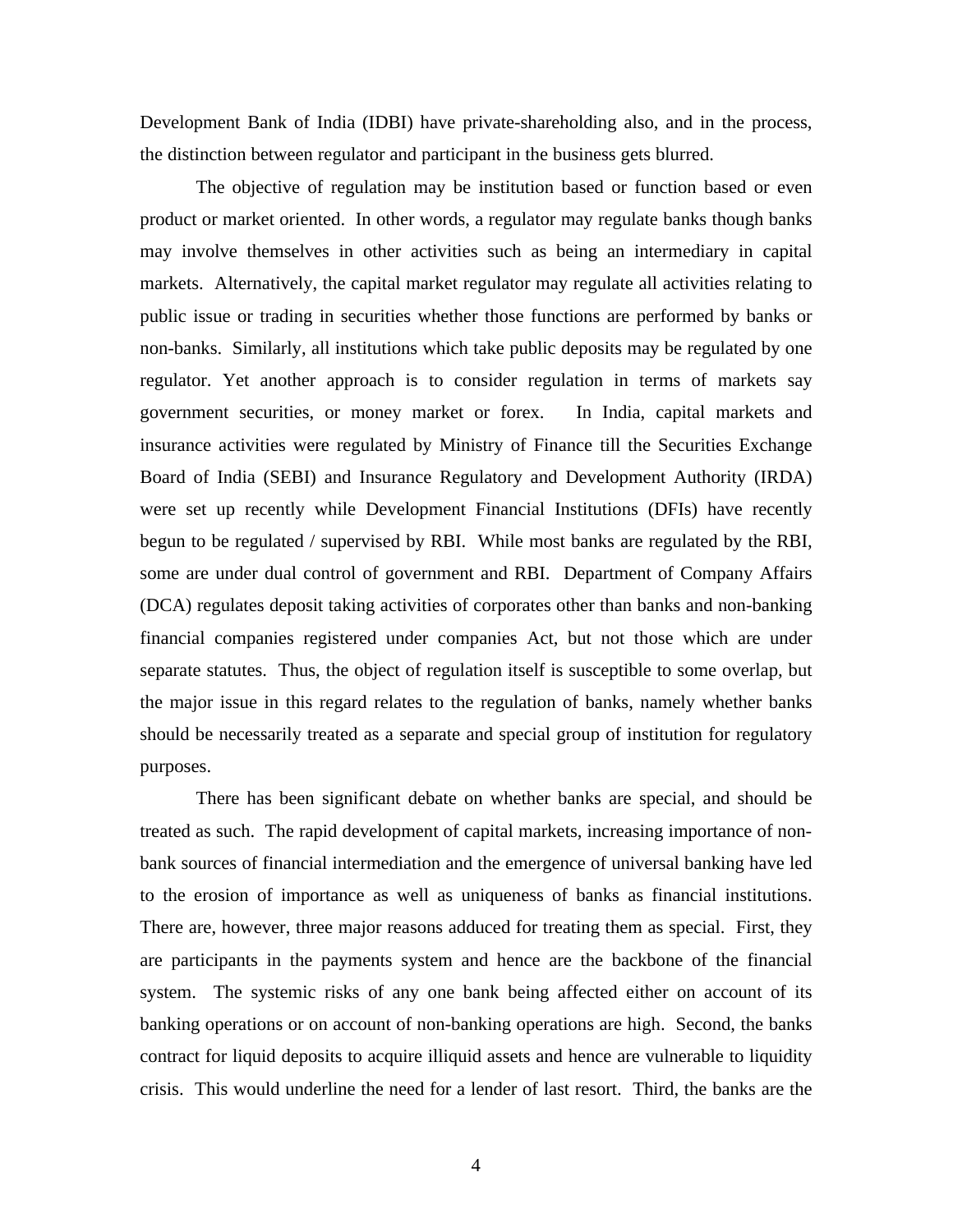major service providers for retail customers and are, therefore, on a separate footing in terms of consumer protection, especially since the customers of a bank are typically riskaverse. In other words, while retaining incentive for banks to be always solvent, there is constructive ambiguity in extending liquidity by lender of last resort. Thus, banks, particularly those with access to payments system are generally treated as a separate class in a regulatory framework – particularly in developing countries. In India, all banks are subject to RBI's regulation but the framework is not uniform in the sense that public sector banks, cooperative banks, and private banks are governed by significant differences and not all of them have access to the payments system. The RBI is a regulator of banks but is also the dominant owner of the largest commercial bank. Such close links were considered essential for effective coordination in financial sector as part of the early endeavours of planned development and the channeling of credit.

Regulation policy should recognize and admit that the fact of regulation does not guarantee that there will be no risk of failure or insolvency of a regulated unit. In fact, a zero failure system is likely to be sub-optimal. There is always a danger that people perceive that mere act of an entity being regulated provides a guarantee from the regulator that it is risk free to transact business with the unit. The risks arise due to several problems, mainly related to lack of information. First, it is difficult to precisely assess even for the regulator how good the internal controls in a regulated entity are on an on-going basis. Frauds that occur in connivance with the management of the bank are even more difficult to detect if they occur between two inspections as the offsite surveillance may not throw up this information. Second, there is no way of perfect and continuous assessment of adherence to the external rules imposed by the regulator. Third, even under most prudent circumstances, there is a residual risk.

Regulation is often perceived to be a free good, available at no cost, but it is not so. There are costs of administering regulation; of compliance; and there are also structural costs. Excessive or inappropriate regulation can stifle efficiency, and invite problems of what are known as moral hazard and adverse selection. It may even provide incentives for the over regulated business overtly or covertly depending on the nature of the business to move to entities which are not so regulated. Moreover, there are savers who are willing to have a portfolio with different degrees of risk and return and correspondingly there are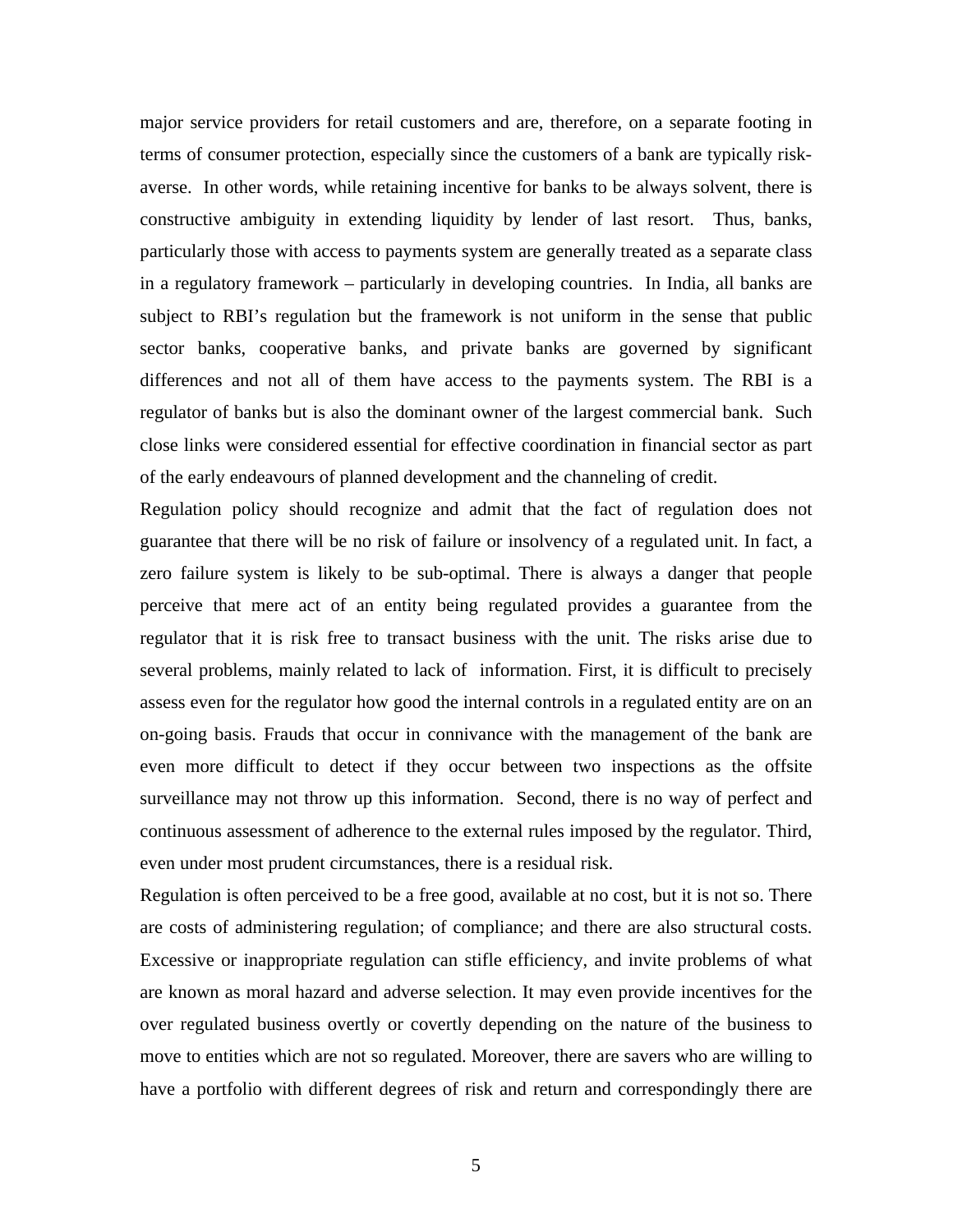investment avenues. An efficient regulatory policy should provide avenues for a spectrum of risks and rewards, make it clear that regulation by itself does not guarantee risk-free transaction and ensure that overall benefits to the system are commensurate with the overall costs incurred. All failures of a regulated unit do not represent failure of regulation and a regulator cannot guarantee compensation for those affected by failures other than those covered by deposit insurance. But, a regulator has to maintain the credibility in terms of assurance of systemic stability and consumer protection, especially in terms of information availability in a timely and transparent manner particularly to retail customers. "Public policy arrangements should never eliminate the incentive for consumers of financial services to exercise due care" (Charles Goodhart, 1998).

It is useful to refer to some operational aspects of financial regulation, which impinge on effectiveness of regulation. First, how much of regulation through supervisory arm should be externally imposed by regulator and how much should be left to market discipline so as to make the behaviour of the regulated unit consistent with regulators intent. Second, whether intensity of regulation is such that it is considered to be the minimum with incentive for better behaviour by the regulated unit or is regulation such as to ensure mere compliance and no more. Third, how much of regulation should be offsite and how much on-site. Fourth, how much of regulation should be incentive based, which would include disincentives. Fifth, how far do consultations with market participants help enhanced efficiency and when does such consultation end up as capture of regulator by the regulated. Sixth, how much of findings of supervisory oversight be put in public domain and how much kept for communication between the regulator and the regulated. Seventh, how much of the supervisory oversight should be strictly rule based and how much of judgment of overall compliance acceptable. Briefly stated, the answer to all these questions lies in seeking and striking a right balance. These are several issues which need to be addressed irrespective of the structure of regulation. Of particular relevance to Indian conditions is the need to appreciate the difference between administering law or public welfare and regulation of financial entities and also not mixing up issues between the two roles. Similarly, process of deregulation or rationalization of regulation should not imply dilution in supervision and, in fact, should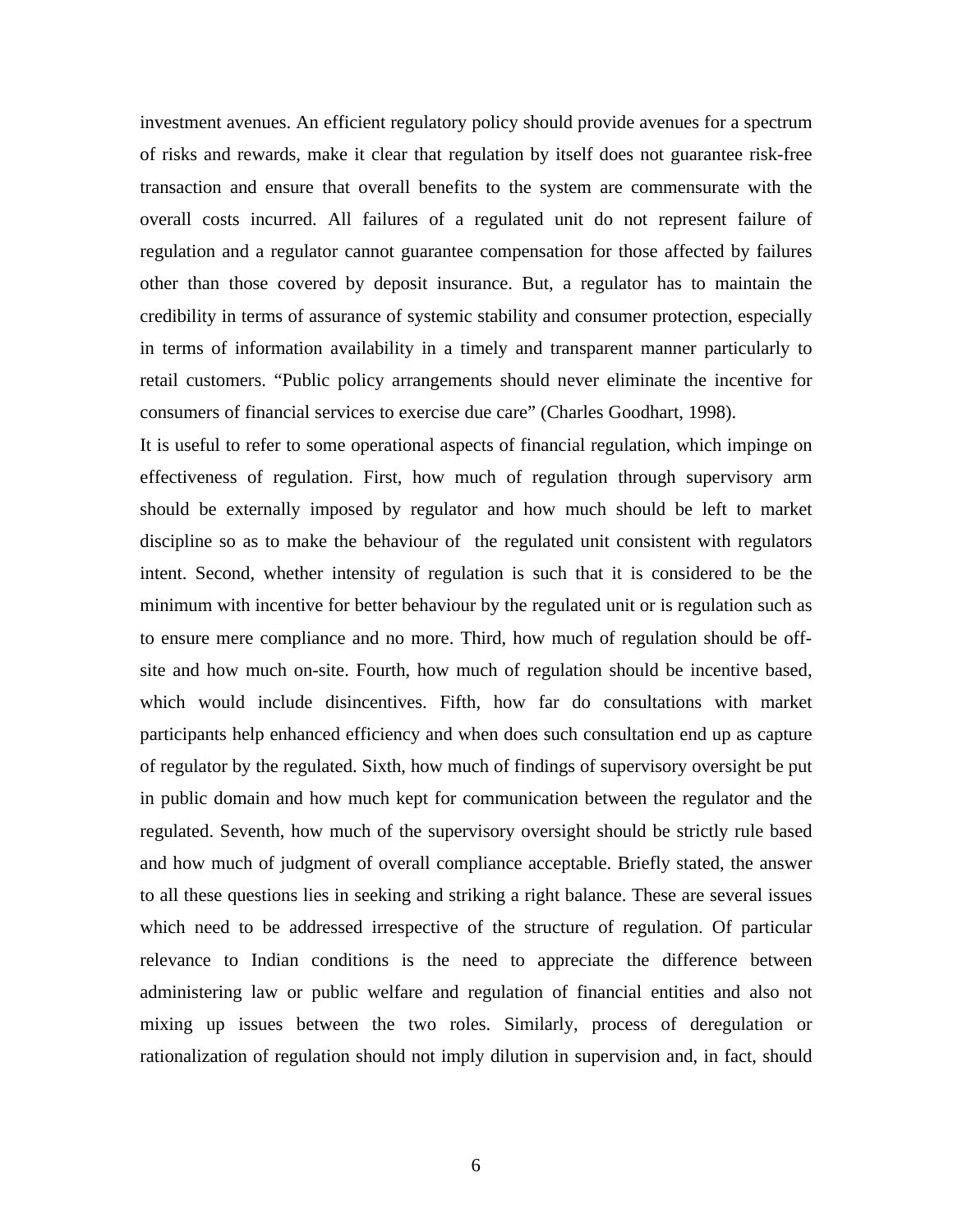be complemented by close monitoring and effective supervision, especially adequate and timely penal action as appropriate.

Finally an optimal regulatory framework ensures both autonomy and accountability of the regulator. To ensure these, regulatory objectives need to be spelt out clearly and full operational freedom granted to achieve the objectives through exercise of powers granted to the regulator over the regulated entities. At the same time, the regulators should be as transparent as possible and fully accountable. Accountability should no doubt be with reference to overall objectives and effectiveness. If individual actions of a regulator are subjected to external scrutiny, there may be a preference for regulatory inaction, just as, if individual case of inaction is subjected to such a scrutiny, there may be superfluous or even obnoxious regulatory actions. In brief, the credibility of a regulatory framework is enhanced by making it accountable for the overall performance in terms of well defined objectives. In India, many of the joint family approaches are not consistent with some of these principles. For example, the regulator has a nominee on the board of the regulated. The Government to whom a regulator is accountable has dominant presence on the board of a regulator, who has to exercise operational autonomy. These arrangements may give some advantages of coordination but have also disadvantages of role-conflict leading to inadequate regulatory focus and diffused accountability.

# **Structural Aspects of Financial Regulation**

Recently, there has been significant attention to structural aspects of regulation. Thus, a unified regulator was announced in UK in 1997; changes have been considered in Australia and reform has been brought about in Japan. Further, legislative changes in the USA have to some extent diluted the compartmentalization of financial activities and regulatory framework, which had been described as "hotchpotch of different regulators for different bits of financial services industry, mainly for reasons of history rather than deliberate strategy" (The Economist, May 5, 2001). Irrespective of the actual policy preferences or reforms across the globe, the structural issue of financial regulation has recently gained attention for several reasons.

First, the growth of financial sector is characterised by the blurring of distinction between banking, securities and insurance activities.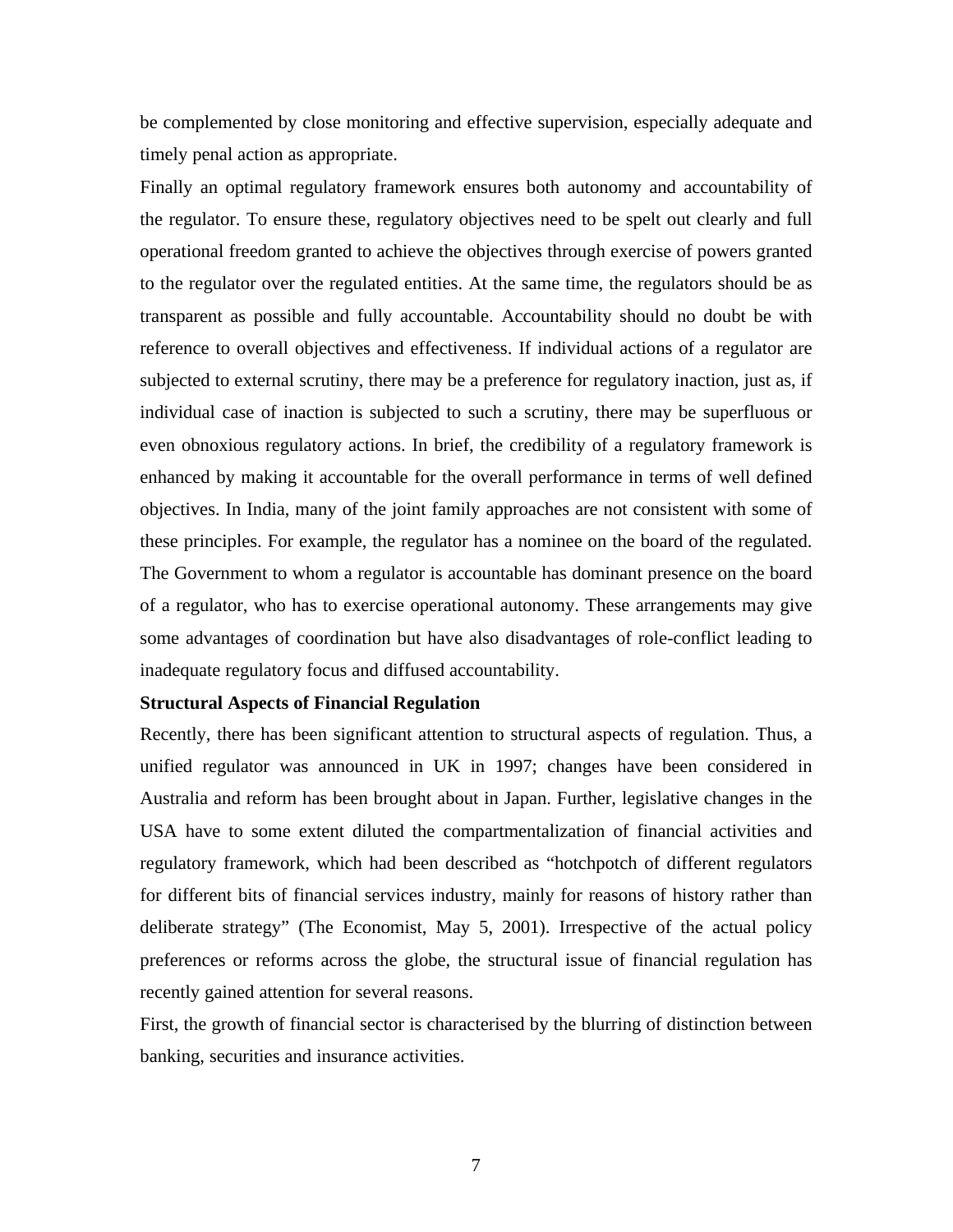Secondly, even if these institutions and activities are treated with a compartmental approach and even if risks are considered separable, the linkages are such that the contagion cannot be avoided.

Thirdly, globalisation has resulted in multifunctional global conglomerates warranting appropriate changes in structural aspects of domestic regulation.

Finally, it is argued that banks can still be treated separately for purposes of prudential requirements without necessarily linking them with the central bank, whose primary responsibility should be price stability.

In considering the pros and cons of single regulator or unified regulation and multiple regulators, a major issue that needs to be addressed is: should banks be supervised by central banks? A case for keeping supervision with the central bank is generally made out on the following grounds.

First, in order to assess the creditworthiness of the participants in the payments systems, the central bank needs to form a judgment on aspects of liquidity and solvency and prudent conduct of banks.

Secondly, supervision complements the central bank's market intelligence system with a detailed knowledge of the strengths and weaknesses of individual banks and, therefore, of the banking system as a whole.

Thirdly, knowledge of developments in the banks' balance sheets can be important in assessment of macroeconomic conditions.

Fourthly, lender of last resort function has a potential for moral hazard in the system and may cause banks to gamble for resurrection, requiring the central bank to ensure that banks are well supervised.

Fifthly, there are substantial economies of scale, especially when there is scarcity of skilled professionals in the area of finance.

Sixthly, independence of bank supervision is automatically provided if the central bank enjoys autonomy, thus avoiding politcisation of bank regulation. In other words, central banks do enjoy a tradition of independence and lesser politicisation.

There are, however, strong advocates of separation of monetary policy function and of banking supervision too. It is said that monetary policy independence would be compromised due to possible conflict between monetary policy and banking

8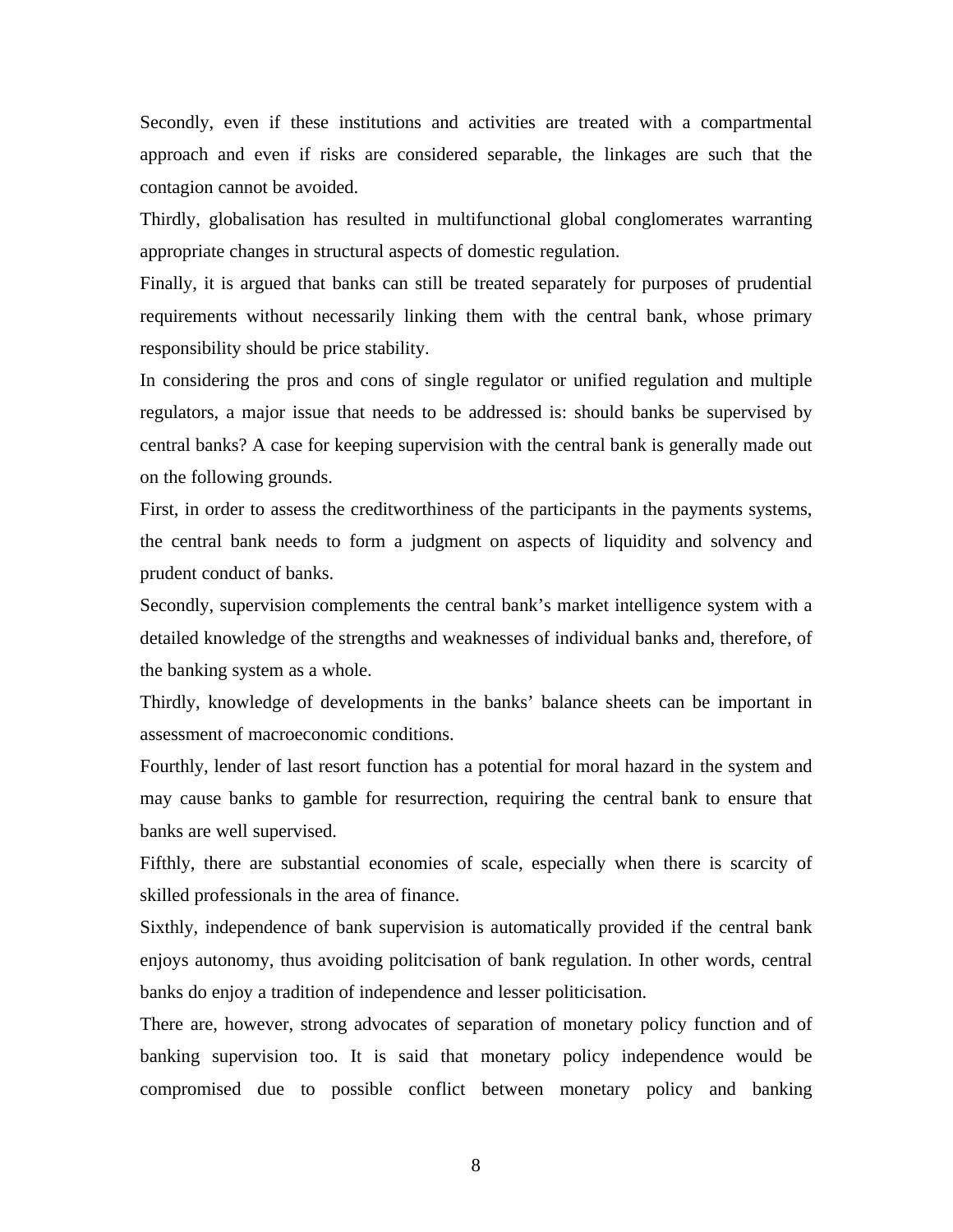regulation/supervision. For example, the central bank may relax monetary policy in times of extreme weaknesses in the banking system rather than for macroeconomic reasons. In fact, Dr.Rangarajan had stated "Therefore I feel that the responsibility of banking supervision being carried on to the central bank might make it more difficult in my opinion to gain the kind of independence that we are talking about" (Forrest Capie, Charles Goodhart, Stanley Fischer and Norbert Schnadt, 1994, page 357). Further, bank failures or weaknesses may undermine the credibility of the central bank.

Assuming that one has an open mind on the issue mentioned above, the arguments in favour of a single regulator can be summarized as follows:

First, there are economies of scale for the regulator since unification may permit cost savings on the basis of shared infrastructure, administration and support systems.

Secondly, the regulated units also benefit since unification mitigates the costs which supervised firms with diverse activities (i.e. financial conglomerates) bear for dealing with multiple regulators.

Thirdly, accountability is enhanced since complexity of the multiple supervisory system could lead to lack of clarity of roles and consequently lack of accountability.

Fourthly, regulatory arbitrage can be avoided in the case of a single regulator. In a multiple regulatory regime, fragmentation of supervision could lead to competitive inequalities as different units, possibly offering similar products or services, are supervised differently.

Fifthly, reducing the number of regulators could allow scarce supervisory resources especially in specialist areas to be pooled.

Sixthly, a single regulator can respond more effectively to market innovation and development as there would be no regulatory gray areas.

Finally, unification aids in international cooperation as there is a single contact point for all regulatory issues. In developing countries where banks dominate in banking insurance and securities business, there may be a case for unified regulation.

Not surprisingly, the arguments against the idea of a single regulator are equally strong.

First, unification could lead to lack of clarity in functioning as multiple regulators tend to have different objectives. This objective may be depositor protection for banks *vs* investor protection for capital markets *vs* consumer protection for other financial firms.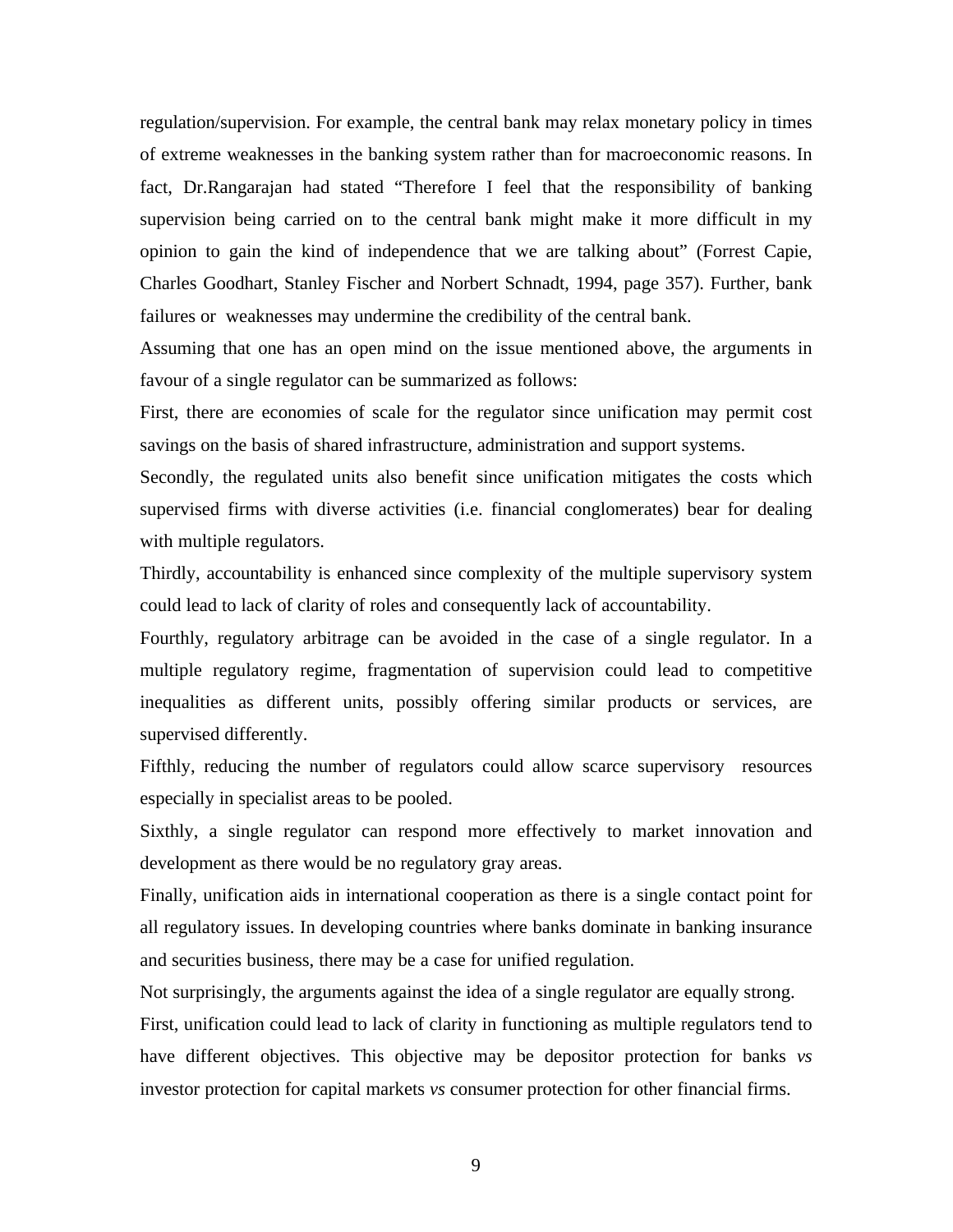Second, concentration of power could vitiate democratic policies.

Third, there may actually be diseconomies of scale since monopolistic organizations can be more rigid and bureaucratic than specialist agencies because they would typically be large and too broad based structures for effective regulation of the entire system.

Fourth, there may be unintended consequence of public tending to assume that all creditors of supervised institutions will receive equal protection.

Finally, the focus of banks, securities and insurance supervisors being different, pooling of skills and objectives, pooling of resources may not produce the synergy that is expected.

One way of reconciling the idea of a single regulator with keeping bank supervision as a part of central bank is to have the central bank itself as a super regulator. A clear example of this unified supervision is the Monetary Authority of Singapore.

In USA, there are multiple regulators even for banks who are accountable to Federal Reserve, FDIC and State authorities.

In India, there is a separate agency for each main sector but there are examples of a variety of combinations such as combined securities and insurance regulators (Chile, South Africa); combined banking and securities regulators (Germany, France); and combined banking and insurance regulators (Australia, Canada). Currently, examples of unified regulator outside the central bank are UK. Japan, Korea and Sweden.

It is also necessary to recognize that several arrangements are possible whereby the single or multiple regulators can function while ensuring appropriate coordination, sharing of facilities, and where appropriate establishing clear cut division of responsibilities. It is possible to readily identify four of them: (1) Unified Oversight Board which leaves the existing structure in place but overlay it with a newly established oversight board comprising heads of different agencies (South Africa). (2) Unification of support services which keeps agencies as separate legal entities but provides shared infrastructure and support services. (3) Shared facilities with central bank which establishes unified supervisory agencies as a separate agency, but have it share the support services with the central bank (Finland). (4) Memorandum of Understanding (MoU) which establishes framework of cooperation between government, central bank and single regulator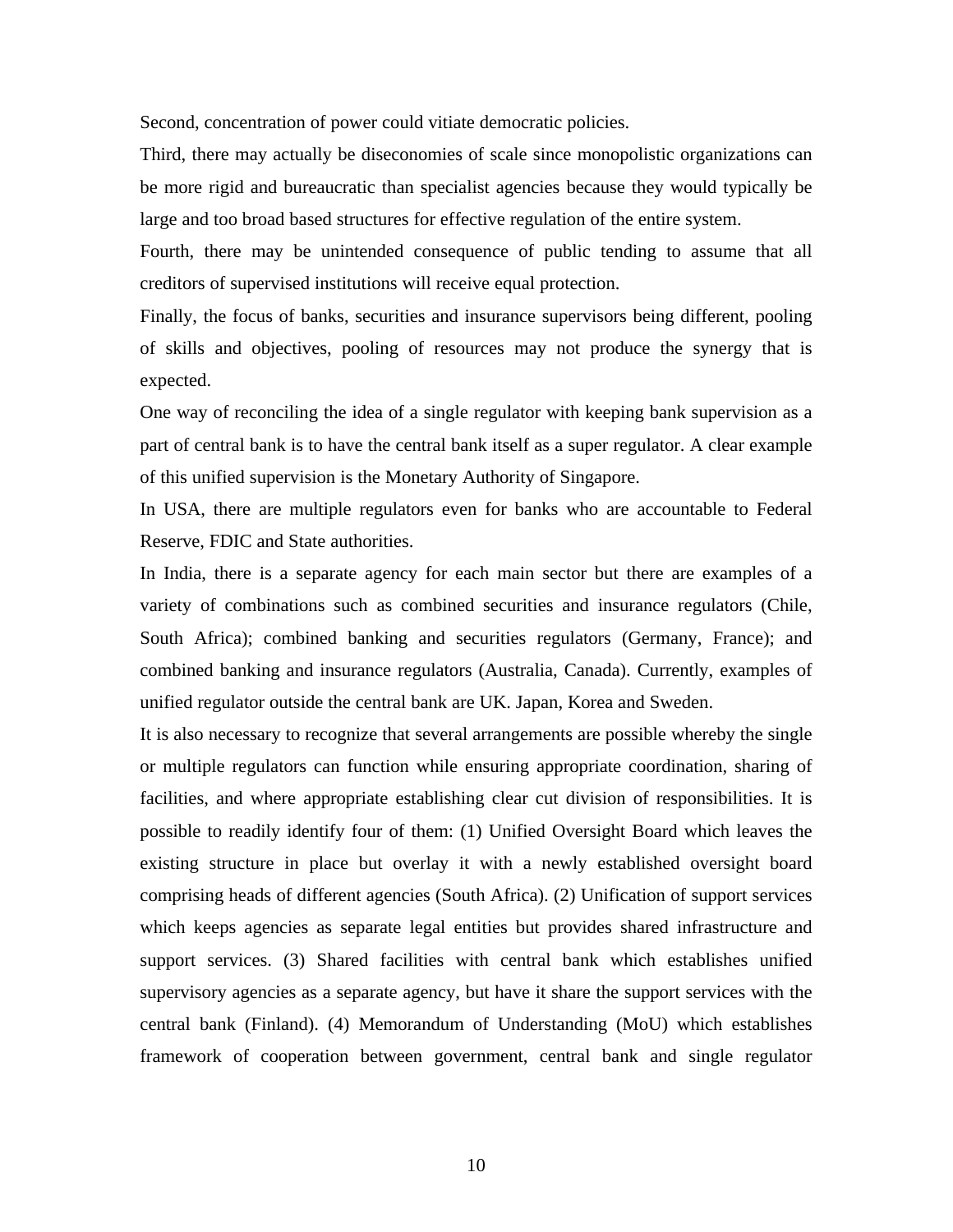(Memorandum of Understanding of UK 2001). The guiding principles of the MoU are accountability, transparency, no duplication and information exchange.

The international status in regard to the regulatory structures has been reviewed by the International Monetary Fund (IMF, December 2000). The study notes that in approximately half of the countries examined in a recent study, the revealed preference is for a regulatory structure based on specialised agencies. The study shows that 35 countries have separate agencies for each main sector, 3 have combined securities and insurance regulators, 9 have combined banking and securities regulators, 13 have central banking and insurance regulators, 3 have unified supervision (in central bank) and 10 have unified supervision (outside central bank).

It will be interesting to explore further the countries that adopted the unified model. The ten countries classified as having adopted this organizational form are Australia, Canada, Denmark, Iceland, Japan, Norway, the Republic of Korea, Singapore, Sweden, and the United Kingdom. In at least two cases – Australia and Canada – the regulatory structure is not fully unified, as securities regulation is conducted separately from banking and insurance regulation. As mentioned already, in Singapore's case, regulation has been unified within the central bank. This leaves only seven countries that have fully unified regulatory agencies separate from the central bank. Over half these are in Nordic countries. In brief, while there is a significant global interest in examining the desirability of unified financial sector supervision – combining banking, insurance and securities regulation, the practitioners continue to be very few so far.

While there are only a few practitioners of unified model, it is noteworthy that almost all of them are developed economies. In examining this issue, it may be useful to consider the organizational status of banking supervision since banking is more special in developing countries. The Financial Stability Institute's publication on the subject (Occasional Paper 1), makes interesting observations : "The evidence appears to be that the weight of argument is moving towards the adoption of a separate unified supervisory body within more developed economies. But does that same balance hold for emerging and transitional countries?" The publication notes that in view of the Asian crisis, "it is possible that international pressures, e.g. through the IMF, will interact with domestic forces to lead towards better funded, more skilled and more independent supervisory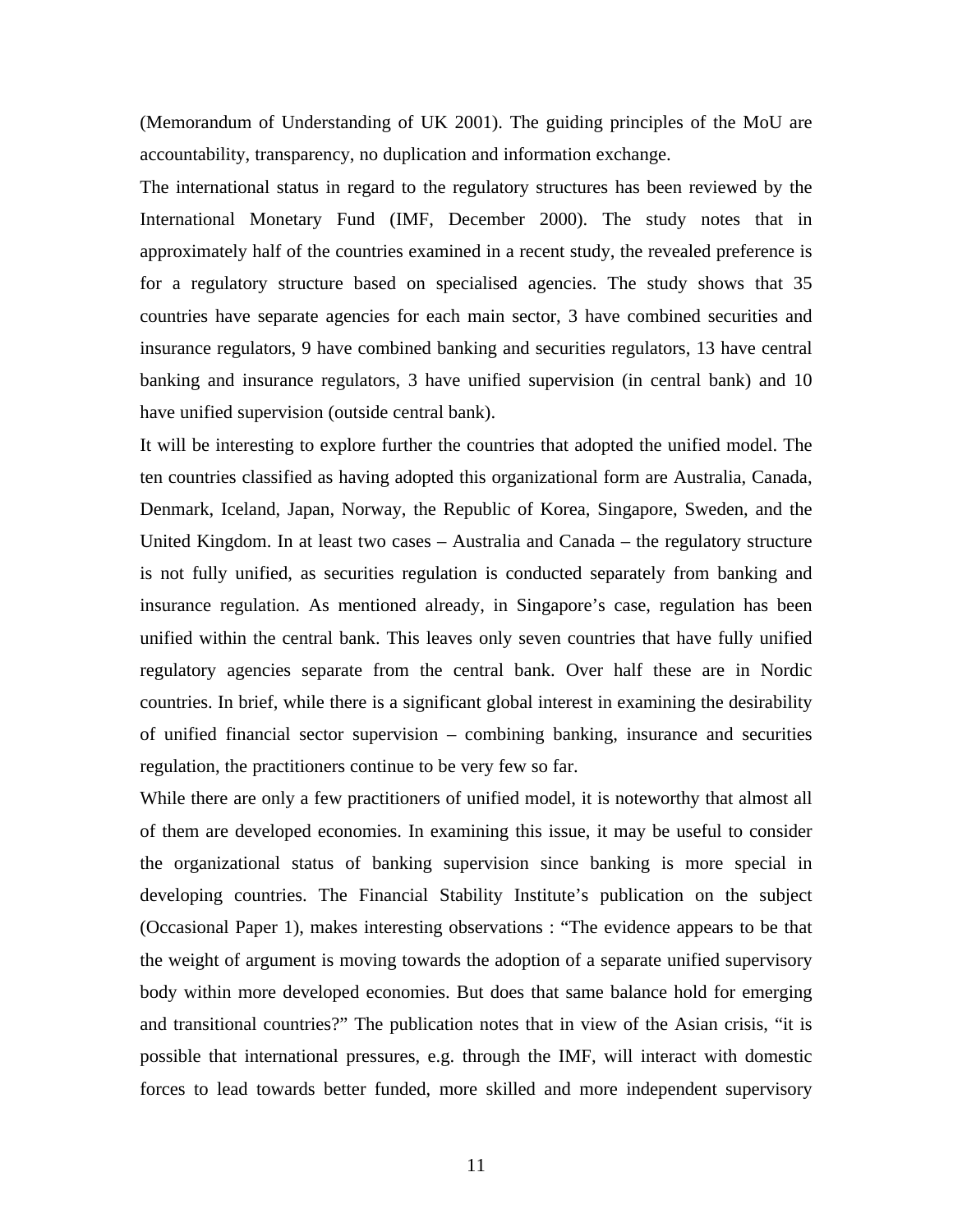bodies irrespective of how these are structurally organized". The conclusion is instructive : "If so, then structure may come not to be an important issue for the conduct of banking supervision. Perhaps, but for the time being, the balance of argument would suggest that in less developed and transitional economies it would be safer and better to integrate banking supervision into the ambit of the Central Bank".

Mr.Howard Davies, in the Tenth C.D.Deshmukh Memorial Lecture "International Financial Regulation : The Quiet Revolution" makes a valid point of relevance to India: "in countries where the central bank is well established as an independent institution, and where the interplay between the banking system and the government's finances, perhaps because of state ownership, or state run programmes of lending, is close, then one can see a stronger argument for central bank involvement in banking supervision".

The reasons for caution in advocating unified model for developing countries have been articulated very well by Professor Charles Goodhart in the Eleventh C.D.Deshmukh Memorial Lecture "Whither Central Banking?": "I doubt whether the pressures to establish a unified, specialist, supervisory agency are quite so strong in most developing countries. The financial system is less complex, and dividing lines less blurred. Commercial banks remain the key players. Moreover, the Central Bank in most developing countries is relatively well placed for funding, is a centre of technical excellence, and can maintain greater independence from the lobbying of commercial and political interests on behalf of certain favoured institutions. If the supervisory agency is placed under the aegis of the Central Bank, it should share in these benefits of better funding, technical skills and independence. There are too many cases of supervisory bodies, outside Central Banks, failing in such respects. For such reasons I do not believe that the case for separation, which has become stronger in developed countries, should be transposed also to developing countries". It is, however, necessary to recognize that there may be a variety of systems, even among developing countries. However, in most cases, systems are underdeveloped in terms of coping mechanisms (such as good governance practices), which makes them fragile and more vulnerable. Besides, in developing economies, there is concentration of economic activity with few economic players. To deal with situations from such scenario, therefore, function specific supervision may be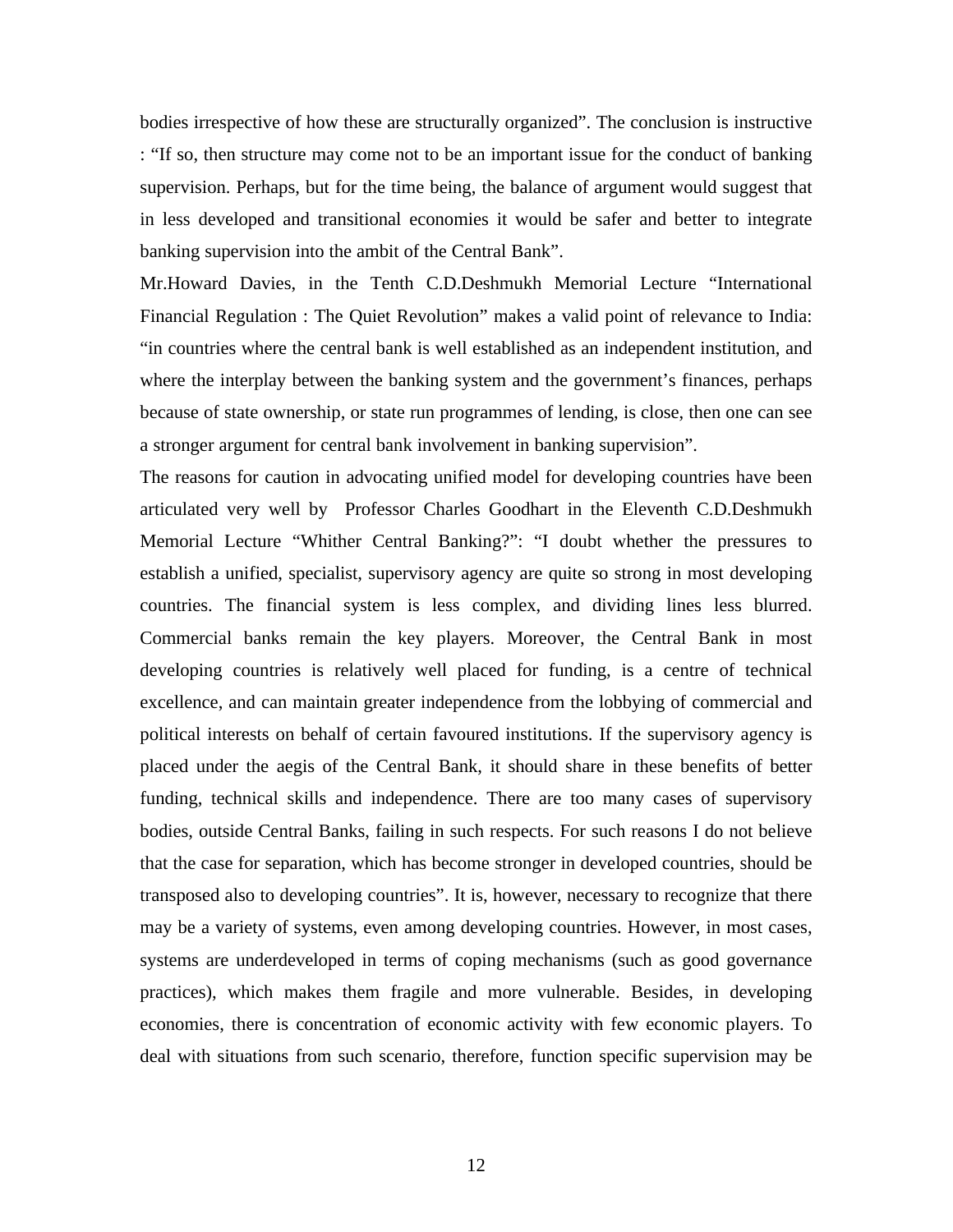necessary but not adequate unless there is an institutional framework for effective overall coordination.

Perhaps, one should also examine the possibility of unified supervision under central bank itself in the case of developing countries. On this, Dr Chandavarkar, who made an outstanding analysis of *Central Banking in Developing Countries* (1996) has this to state: "Although the case for the central bank's supervisory role is, on balance, stronger, this does not imply that there is necessarily a case for merger of existing autonomous supervisory agencies with central banks, which can continue, provided there is effective coordination between the agency and the central bank".

### **Current Status in India**

In India, as in the case of many other countries, there are several agencies entrusted with the task of regulation and supervision of different institutions and market participants in the financial sector. While the specific objective may vary from depositor protection and investor protection to market regulation, their common concern is maintaining financial stability. The RBI regulates and supervises the major part of the financial system through its various departments. The supervisory role covers Commercial Banks, Non-Banking Financial Companies (NBFCs), Urban Cooperative Banks (UCBs) and some All-India Financial Institutions (AIFIs). Some of these AIFIs in turn regulate and/or supervise other institutions in the financial sector, viz., Regional Rural Banks (RRBs) and Central and State Cooperative Banks are supervised by the RBI through National Bank for Agriculture and Rural Development (NABARD); State Financial Corporations (SFCs) by Industrial Development Bank of India (IDBI) (to be transferred to SIDBI) and Housing Finance Companies by National Housing Bank (NHB).

The Board for Financial Supervision, which operates as a Committee of the Central Board of Directors of the RBI functions as an oversight supervisory body in respect of banks, NBFCs and AIFIs. It may be noted that while NBFCs have been brought under a firm regulatory framework through legal enactments, supervisory role in respect of AIFIs is of more recent origin. The AIFIs continue to be large in size but with significant direct links with the Ministry of Finance. The RBI-NABARD relationship has many different facets. On behalf of the RBI, NABARD supervises the banks in the rural cooperative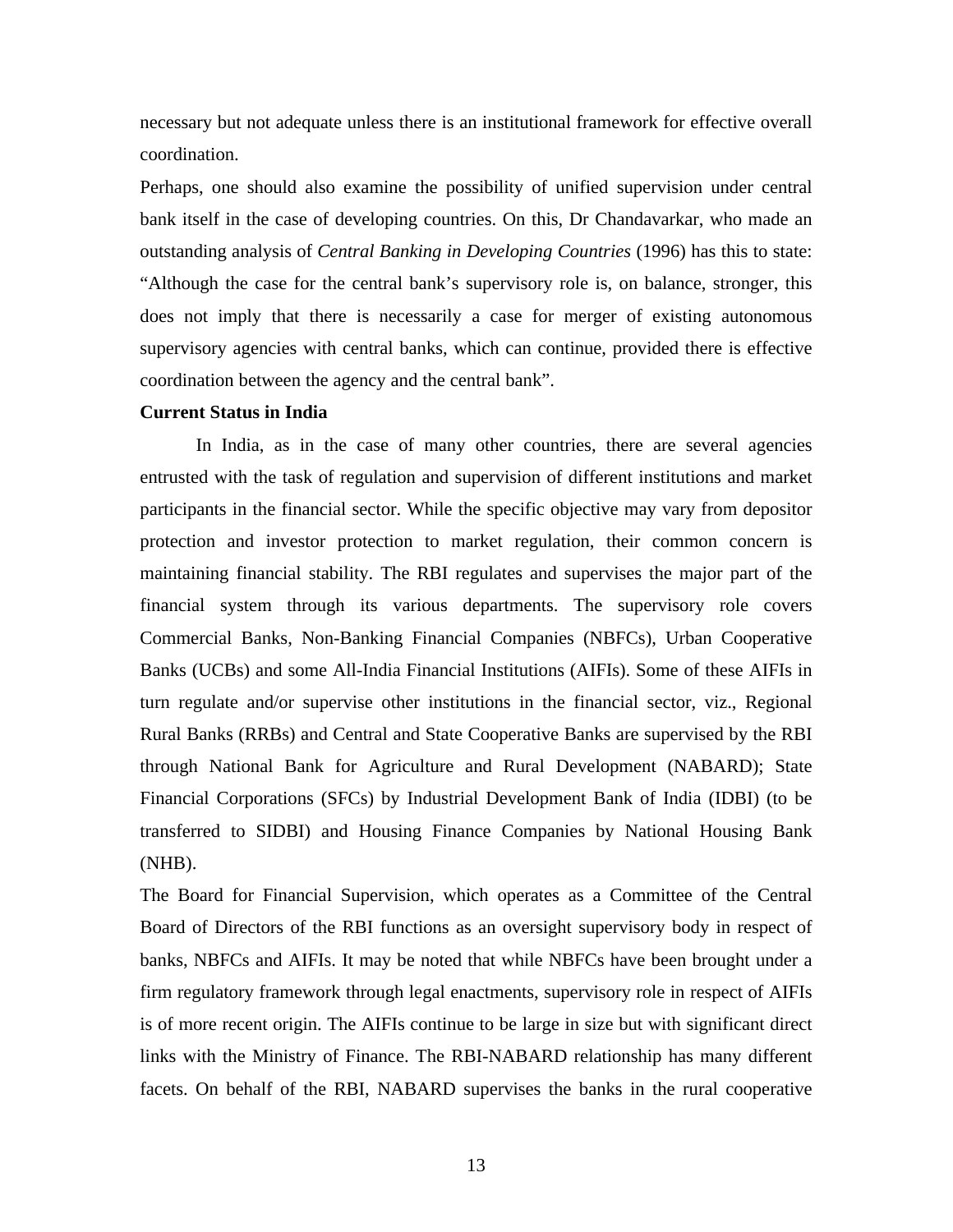segment, viz., the State and Central Cooperative Banks. The banks in this sector are not supervised by the BFS. It also supervises the RRBs which are in part regulated by the RBI. The RBI currently licences and regulates Local Area Banks (LABs), which are treated as commercial banks, but the supervisory responsibility of these is with the RBI. Statutory provisions govern the supervisory responsibilities of Housing Finance Companies by NHB and SFCs by IDBI /SIDBI.

The Registrars of Cooperatives (ROC) of different states are a joint regulator for the banks in the cooperative sector, both urban and rural. (For multi-state institutions, the Central ROC under the Ministry of Agriculture is the main regulator). While RBI/NABARD are concerned with the banking function performed by them, the management control rests with the State/Central Governments. This dual control impacts the supervision of both RBI and NABARD over institutions in this sector.

SEBI regulates the capital markets and supervises several institutions such as the Stock Exchanges, Mutual Funds and other Asset Management Companies, securities dealers and brokers, Merchant Bankers and Credit Rating Agencies. SEBI regulates venture capital funds also. Companies in the insurance sector are regulated by IRDA. Banks are permitted to be involved in insurance activity through joint ventures / equity participation/selling agency type arrangements.

The Department of Company Affairs (DCA) regulates the deposit taking activities of non-banking non-financial companies and also some activities of NBFCs.

It is necessary to recognize that there are several mechanisms by which coordination among the regulators in the financial system is ensured.

First, there is exchange of information on a routine basis and on occasions through special request.

Secondly, a nominee of RBI is on the Board of SEBI.

Thirdly, there is a High Level Committee on Capital Markets presided over the Governor RBI with which the Finance Secretary, Chairman SEBI and more recently, Chairman IRDA are associated as members. The High Level Committee has constituted a Standing Working Group to enable coordination between Ministry of Finance, RBI and SEBI at the operating level and assist the Committee in its deliberations.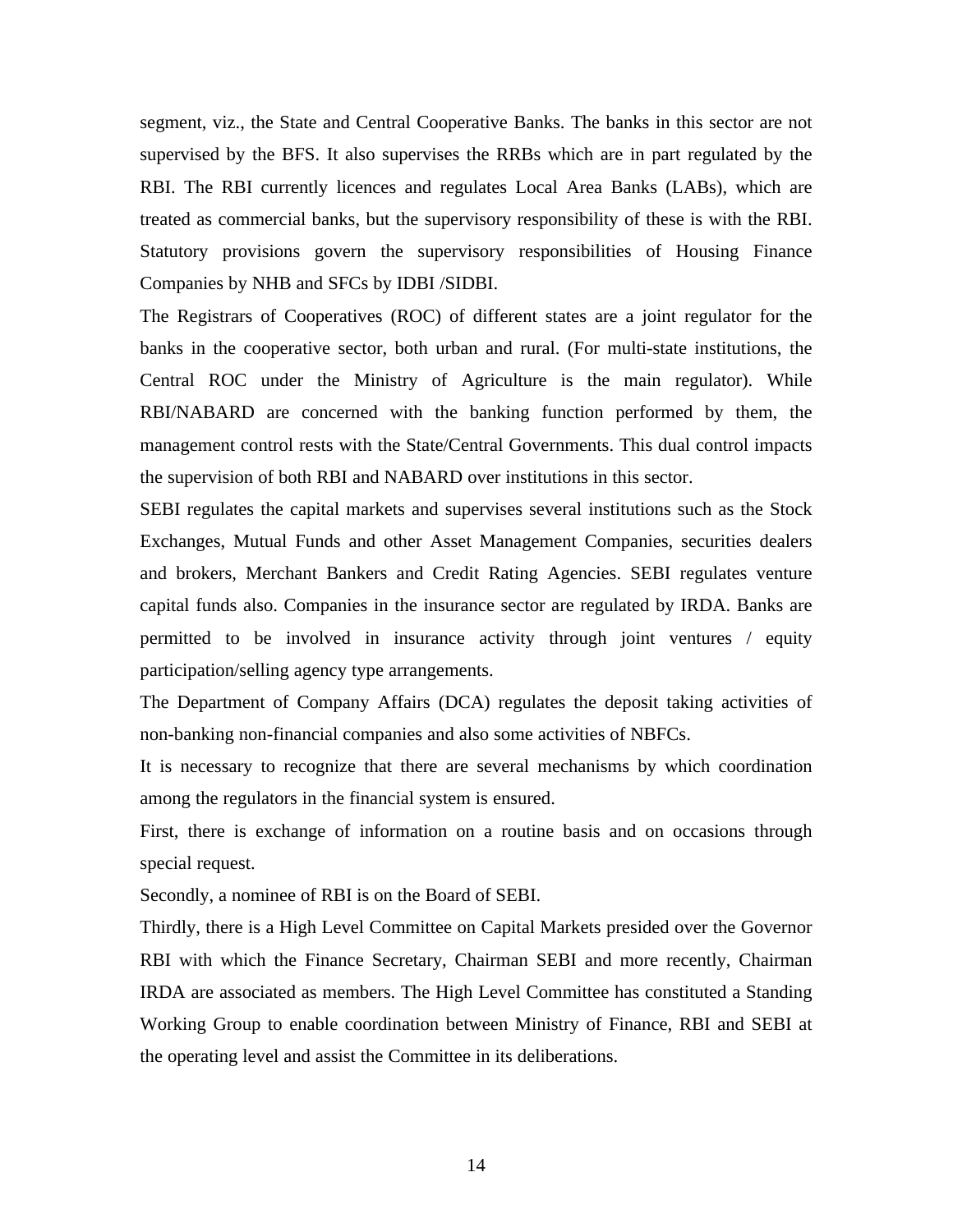Finally, while nominees of Ministry of Finance and Department of Company Affairs are on the Board of SEBI along with a Deputy Governor of RBI, the Finance Secretary is a member (without voting rights) of the Board of Directors of RBI.

It must, however, be recognized that a predominant role for regulatory and supervisory coordination remains with Ministry of Finance for several reasons such as statutory basis of many financial intermediaries performing commercial functions, powers of appointment and dismissal of board level functionaries in public sector finance institutions, predominance of public sector ownership of financial intermediaries themselves, and above all the accountability to Parliament through the Ministry.

### **Current Debate in India**

In India, the Committee on the Financial System, 1991 (Chairman : M. Narasimham) had strongly recommended that the "duality of control over the banking system between the Reserve Bank and the Banking Division of the Ministry of Finance should end and that the Reserve Bank should be the primary agency for the regulation of the banking system" (pp.130). Thus, the supervisory function of banks (and other financial institutions) was hived off to a separate authority as an autonomous body under the aegis of the Reserve Bank. The BFS was constituted in 1994 with the Governor, RBI as Chairman. The concept of a Super Regulator was raised in the Report of the Working Group for Harmonising the Role and Operations of DFIs and Banks (Chairman : S.H.Khan). The Group recommended as one of the options, the establishment of a Super Regulator to supervise and coordinate the activities of the multiple regulators in order to ensure uniformity in regulatory treatment. The Discussion Paper on the subject released by the RBI in January 1999 observed that the question whether the supervisory responsibility should lie solely with the BFS or with a separate supervisory system to be devised for the purpose would need to be considered in due course.

The Report of the Committee on Banking Sector Reforms, (April 1998) (Chairman:M.Narasimham) recommended restructuring of the existing BFS. The Committee recommended that an integrated system of regulation and supervision be put in place to regulate and supervise the activities of the banks, financial institutions and NBFCs. It also recommended that the RBI Act Section 58 should be amended to enable the RBI Central Board to frame regulations to set up a separate and distinct Board for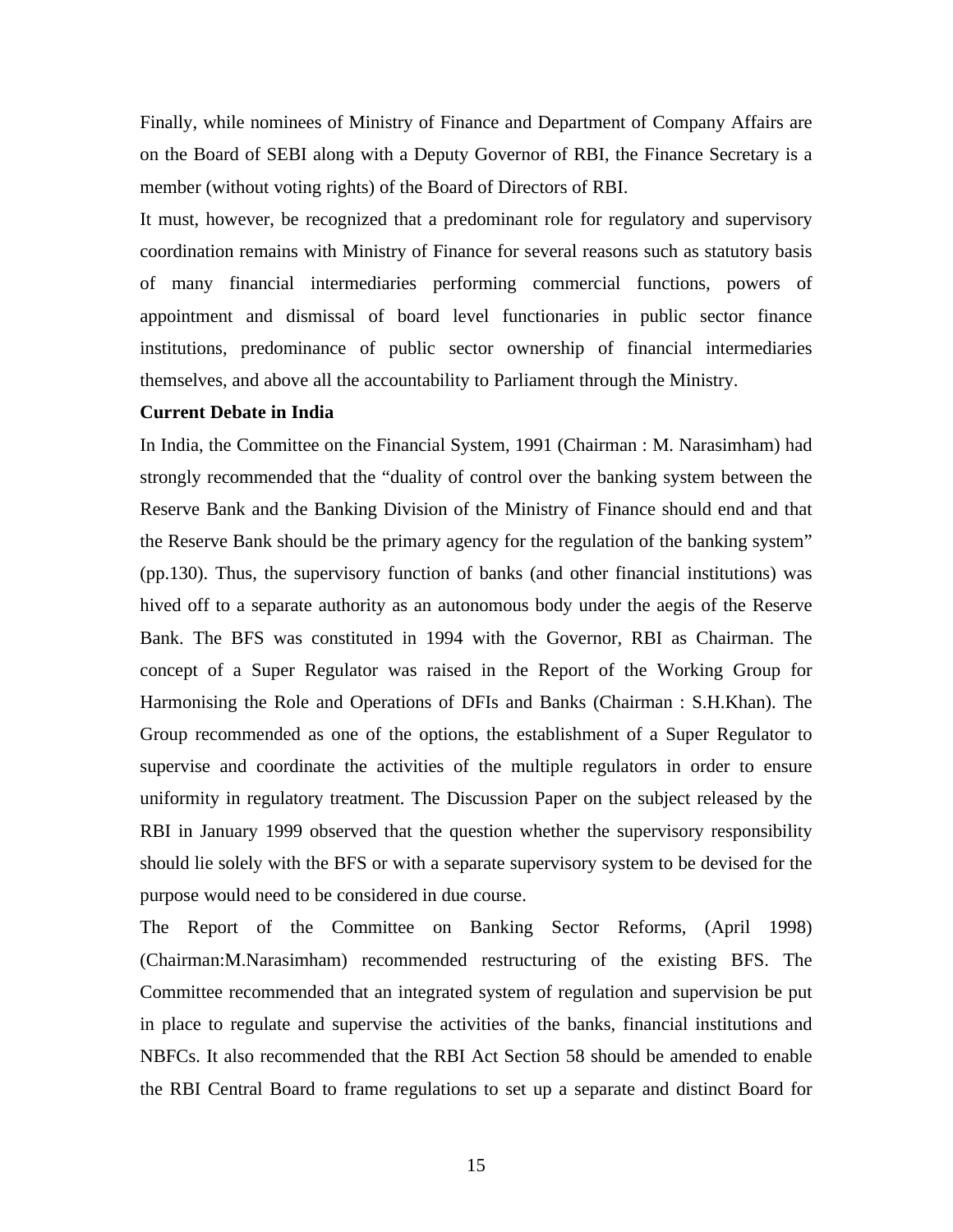Financial Regulation and Supervision (BFRS). The Board's exclusive task would be to regulate and supervise banks, financial institutions and NBFCs so as to ensure the soundness of the financial system.

Subsequently, the Report of the Advisory Group on Banking Supervision, September 2000 (Chairman M.S.Verma) made some elaborations on the subject. "Because of Reserve Bank of India/Government Ownership of the banks (in the public sector), there is some overlap in the role of the Reserve Bank of India as owner/owner's representative and as the regulator/supervisor. This overlap needs to be corrected so that Reserve Bank of India can perform its regulatory /supervisory role without any hindrance. Government ownership of banks is not conducive to any serious and urgent corrective action by the regulator against any one of them. The limitations of the legal process have also come in the way even where corrective action like removal of the incompetent management is contemplated".

The Advisory Group on Securities Market Regulation, May 2001 (Chairman Mr.Deepak Parekh) also referred to the diffusion of regulatory responsibilities when it stated "The regulatory responsibility of the securities market is vested in the SEBI, the RBI and two government departments – Department of Company Affairs and Department of Economic Affairs. Investigative agencies such as Economic Offences Wing of the government and consumer grievance redressal forums also play a role". It is interesting to note the suggestion made by the Deepak Parekh Group for greater coordination in regulation through the High Level Group on capital Markets (HLGCM) :. "There may be merit in formalizing the HLGCM by giving it a legal status. Besides, the HLGCM needs to meet more frequently and its functioning needs to be made more transparent. Also, a system needs to be devised to allow designated functionaries (not necessarily only at the top level) to share specified market information on a routine and automatic basis". This recommendation relating to giving a legal status to the HLGCM is in consonance to what came to be described as the Reddy Formula for handling the regulatory gaps and overlaps.

There have been several suggestions for improvements in regulatory mechanisms through technical papers and reports of working groups in RBI. For example, the Technical Paper on Regulation of Debt Markets prepared by RBI and submitted to Ministry of Finance in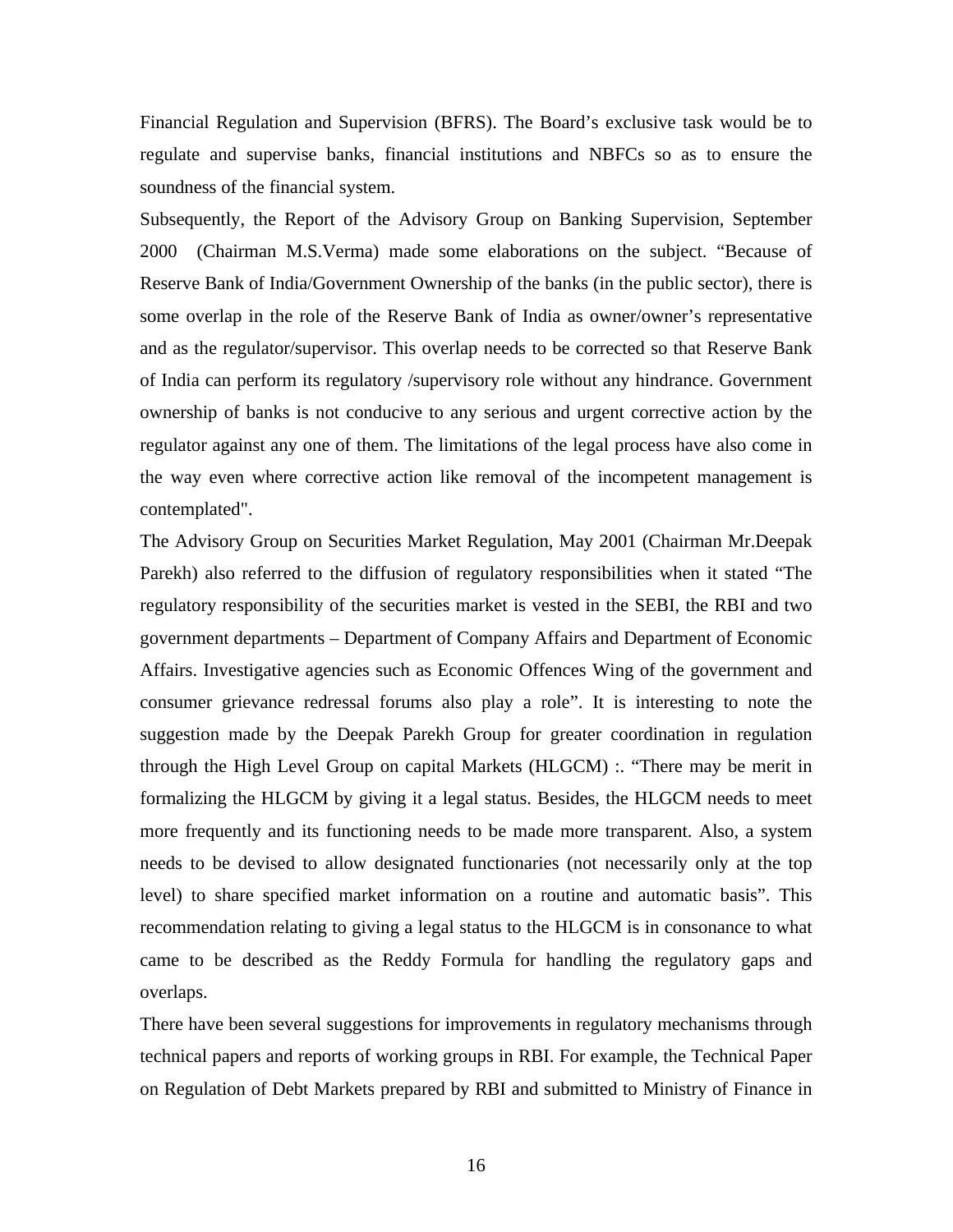1999 considered issues of concern, an overview of money and securities markets, existing regulatory framework, review of international practices and made several recommendations. As a follow up of one of the recommendations, the Government of India issued notification under Section 29 A of the Securities Contract Regulations Act formally demarcating clearly the regulatory jurisdiction over money, and government securities markets. The proposed Clearing Corporation is yet another follow up of these recommendations.

Recognising the criticality of formal coordination and information exchange mechanisms between RBI and other agencies, an internal Study Group was set up in 1998 to suggest an institutional framework for inter-agency coordination as part of the exercise of bridging gaps in compliance with Basle Core Principles. The Group had recommended that formal arrangement for sharing of information to be put in place between domestic regulators and as a first step, a Group drawn from RBI, SEBI, NHB, IRDA, NABARD and DCA could identify areas of concerns. It also recommended that a shared data base to serve the information needs between regulators and enforcement agencies be put in place, administered through an agency set up on the lines of FINCEN of USA.

The Report of the Group had been considered by the BFS of RBI which had taken the view that the Ministry of Finance should be asked to form a Technical Group to look into sharing of data between regulators. Each agency should outline what data it collects and what data it can share, which data is confidential and which is not, which data is collected on a routine basis and which by request. The BFS also indicated that this Technical Group could be a Standing Group and should be assigned all residuary work including formation of an agency for data collection and sharing. The BFS expressed that NABARD/NHB need not be part of the Group as they perform delegated supervision as agents of RBI. Regarding the information sharing between investigative agencies, it was suggested that the Technical Group could also look into this aspect after both the Foreign Exchange Management Act (FEMA) and Money Laundering Bills are passed. Accordingly, RBI took up the subject with Government in March 1999. These issues have been considered in different discussions held in the Government on topics such as the setting up of a Serious Frauds Office (SFO), introduction of Suspicious Activities Reporting (SAR) and the setting up of a Credit Information Bureau. It is hoped that the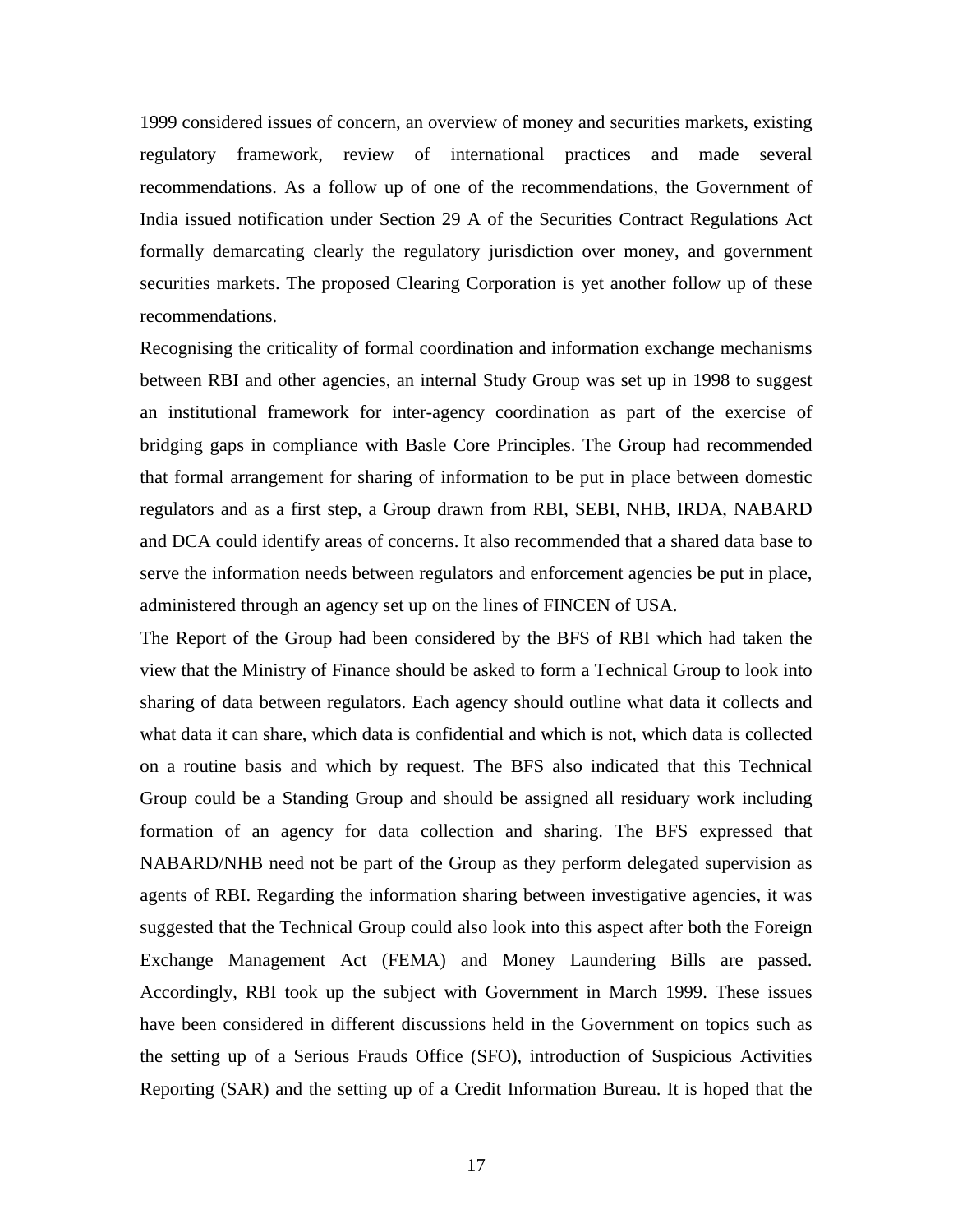information sharing between investigative agencies and SAR would be revisited after the agency to administer the proposed Money Laundering Legislation is identified.

In the context of the recommendations of Advisory Group on Securities Market Regulation (Chairman : Mr.Deepak Parekh), a reference was made to Reddy Formula, which represents the approach articulated in several speeches since 1997, and in greater detail in August 1999. The proposal was made after elaborating on the need for considering five features of institutional structure for regulation in India, and the need for a review. The proposal read as follows : "Since there is no point in creating bureaucracies, there are practical difficulties in massive redeployment of personnel, and expertise for regulation cannot be created overnight, some ways for filling up the regulatory gaps and overlaps should be found without disrupting the existing regulatory structures. I would propose that it is necessary to explore the feasibility of an umbrella regulatory legislation which creates an apex regulatory authority without disturbing the existing jurisdiction. The features of the idea are : The BFS of the RBI can continue to supervise banks and non-banks but with the Deputy Governor as Chairman : the insurance regulating authority will supervise insurance companies and SEBI will continue with its regulatory jurisdiction. The apex financial regulatory authority may be constituted by statute with the Governor of the Reserve Bank of India as Chairman and the members could be Chairmen of the three regulatory agencies. The apex body should also include some outside experts on a part time basis. Finance Secretary could be a permanent special invitee or a regular member without voting rights as in the case of the RBI Board. The apex authority could have by law, jurisdiction to assign regulatory gaps to one of the agencies; arbitrate on regulatory overlaps and ensure regulatory coordination. The apex authority could be serviced by a part-time secretariat of the RBI. In a way the proposal improves and formalizes the present informal arrangement into a legislative based authority. The idea could be debated as one of the options for regulatory reform" (Corporate Governance in Financial Sector, 1999). Dr.R.H.Patil, Chairman of the Advisory Group on Corporate Governance too expressed his preference to what he also described as Reddy Formula. A legitimate question in this regard is the justification for Governor RBI to be the Chairman, even assuming that he/she is disassociated from supervision of banks. It will be appreciated that every transaction irrespective of the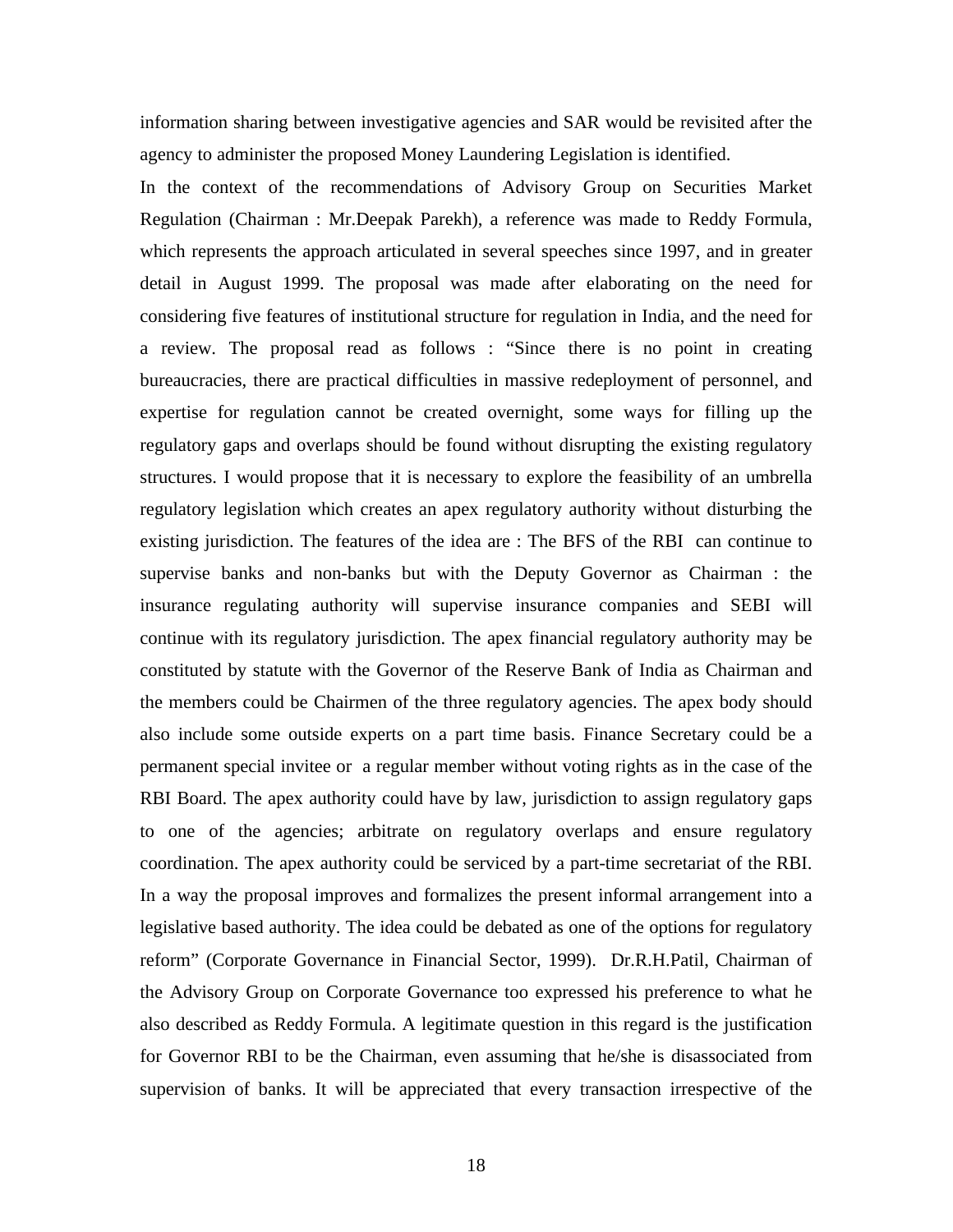market in which it takes place, has one leg in the cash/interbank market in terms of ultimate payment/settlement. Any problem in the market in which the transaction takes place has to impact the cash market. The RBI as the ultimate provider of liquidity (though may not be as regulator) has, therefore, to concern itself with the stability in the functioning of all financial markets. The case for the Governor of the RBI to be the Chairman of the apex financial regulatory authority rests on this overall responsibility on the part of RBI.

The regulatory and supervisory arrangements of institutions broadly under the aegis of the RBI are being reviewed to differentiate between financial intermediaries that are part of the payments system (in view of the criticality for systemic stability); that are cooperative in character (emphasizing voluntary participation and collective management and where appropriate retail depositors interests); and others which are intermediaries with primarily commercial orientation (other DFIs, NBFCs, etc. some of which have systemic implications while many, though not all mobilise retail deposits). A Technical Paper under preparation in the RBI on this subject will be finalised soon after consultations with all concerned.

### **Issues**

The elaborate treatment accorded to the issues relevant to choice between single and multiple regulators brings out conclusions on somewhat expected lines. The subject needs to be viewed in the context of a country and the circumstances, especially the institutional history. The choice should not be made as a measure of "doing something" to meet pressing demands. The choice need not be made in extremes of single and multiple regulators since there are possibilities of hybrids and supplementing arrangements. Under any system, issues of information exchange and coordination are inevitable. In the final analysis, the regulatory objectives, coverage, skills, operational effectiveness and credibility are important and structures remain one element of financial regulation. In the Indian context, considering the current status and debate, a few issues could be raised.

First, should the subject be addressed now?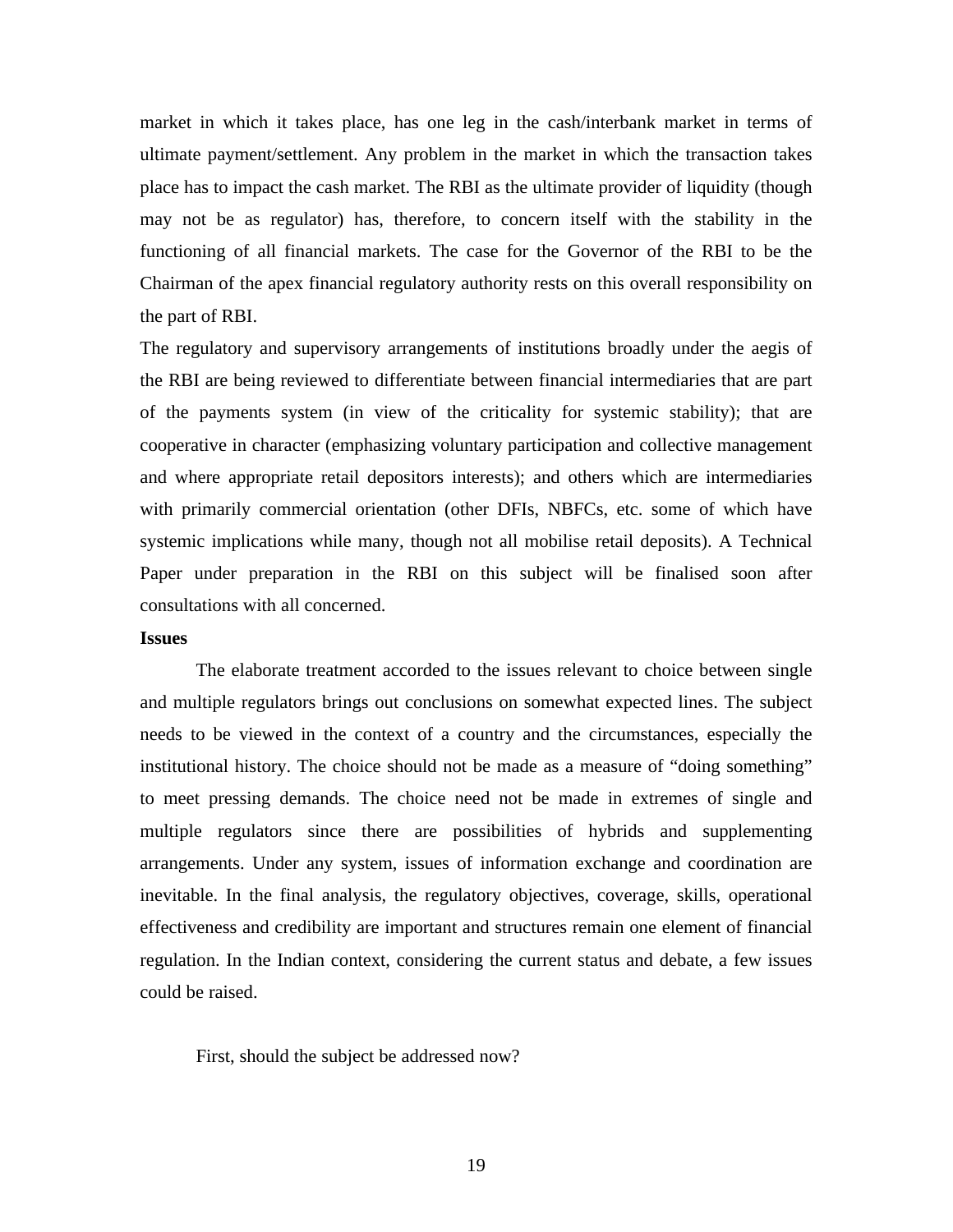The answer is obviously yes. Dr.Bimal Jalan in his Monetary and Credit Policy Statement of April 19, 2001 stated "The recent experience in equity markets, and its aftermath, have thrown up new challenges for the regulatory system as well as for the conduct of monetary policy". Further, Mr.S.Subramanyam (The Hindu Business Line, April 5, 2001) urged : "The earlier the government thinks about this far-reaching issue of regulatory reforms, the better it will be for the accelerated growth of the financial services industry". Moreover, definitive suggestions have also been offered, as for example, by Mr. Tamal Bandyopadhyay (Business Standard, April 7, 2001) "Since the liquidity support has to come from the RBI – the lender of the last resort – to ward off any crisis, ideally RBI should be made the super regulator. However, before assuming this role, the central bank must put its house in order".

# Second, should the option of changing the regulatory structure be a priority now?

The answer is not easy but clearly there are many areas of the regulatory system that need attention. Focusing entirely on regulatory structures may not be an adequate response to the current weaknesses, the changes needed in the objectives and coverage of regulation, and the emerging challenges for higher growth as well as greater openness in external sector. Perhaps, the debate has to go beyond the single or multiple regulators, or hybrid arrangements, while recognizing some urgency for putting in place effective arrangements for regulatory coordination.

Third, what appears to be the major areas for immediate attention in regard to financial regulatory system?

While it is difficult to be precise or comprehensive, the presentation made today invites attention to the need for clarity on regulation policy. The rationale, the scope, the limits the objectives and the instruments ought to be clarified to the extent possible since there is a paradigm shift in the role of the financial sector in economic growth and social justice. Expectations of public from regulation need to be clearly appreciated and if necessary moderated. At an operational level, arrangement for information exchange and coordination must be put in place and reviewed on a continuous basis. At a legislative level, changes to distinguish owners, regulators and market participants in the financial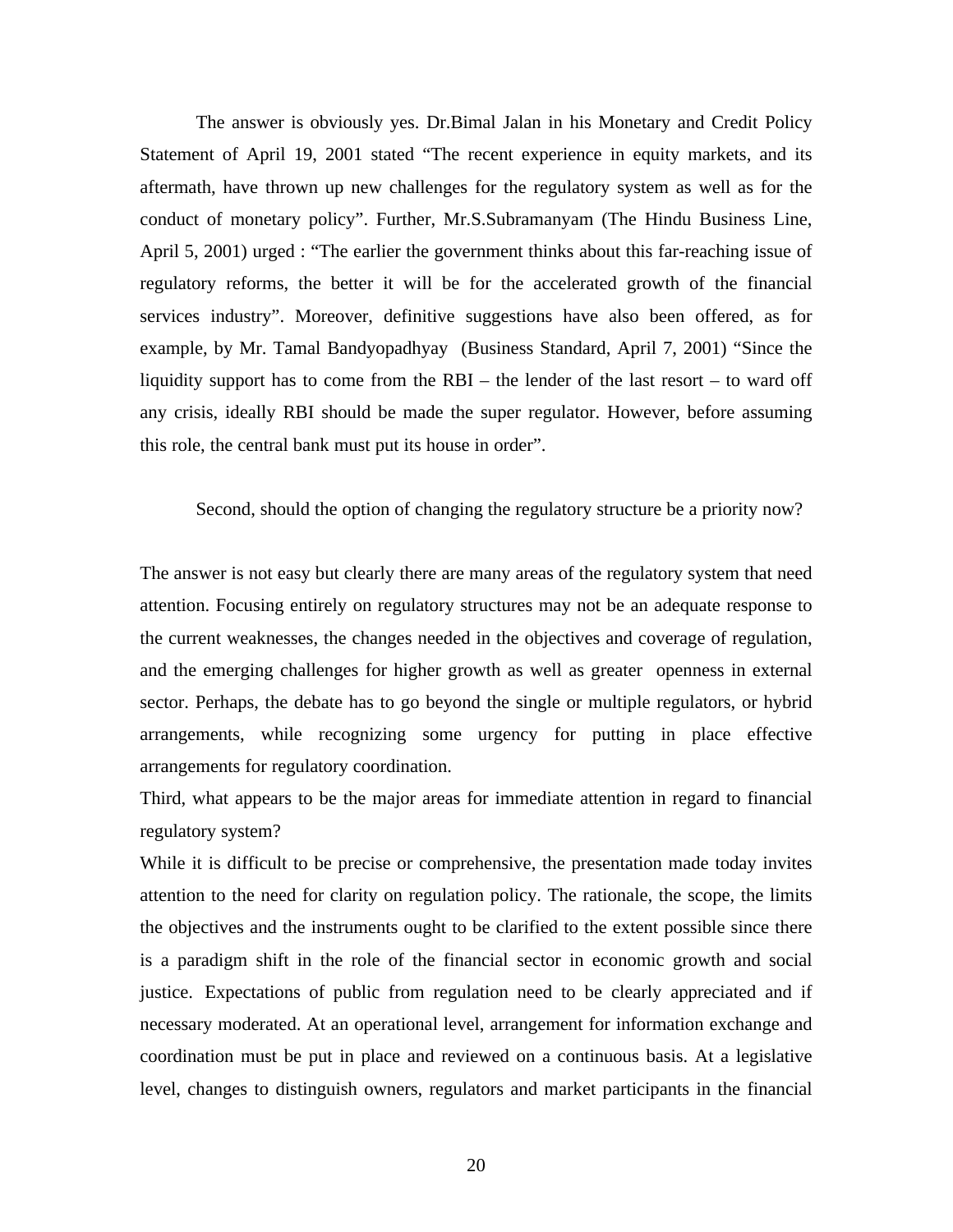system are essential. Above all, designing and managing all these changes require a combination of political will and professional skill.

Thank you.

# **References**

Abras, R. K., and Taylor, M.W., (2000), "Issues in the Unification of Financial Sector Supervision", *International Monetary Fund Working Papers*, No.213.

Bandyopadhyay, Tamal (April 5, 2001), "Stock Scam or Banking Scam", *Business Standard*.

Benston, G. J., (2000), "Is Government Regulation of Banks Necessary*", Journal of Financial Services Research*, Vol.18,No.2/3, pp.185-202.

Capie, F., Goodhart, C. A. E., Fisher, S., and Schnadt, N. (1994), " The Future of Central Banking", Cambridge University press, Cambridge.

Chandavarkar, A., 1996, "Central Banking in Developing Countries", St. Martin's Press, New York , Macmillan Press, London.

Davies, H.(1997), "Current Debates on Regulatory Structures Governing the Financial System", *BIS Review*, No.21, February.

Davies, H. (2000), "International Financial Regulation: The Quiet Revolution*", 10th C.D. Deshmukh Memorial Lecture*, Reserve Bank of India, Mumbai, February, 2000.

Global Equity Markets: Survey, *The Economist*, May 5-11<sup>th</sup>, 2001.

Goodhart, C.A. E., Hartman, P., Llewellyn, D., Rojas-Suarez, L., and Weisbrod, S. (1998), "Financial Regulation, Why, How and Where now?", Routledge Publication, London and New York.

Goodhart, C. A. E,(1998), "The Emerging Framework of Financial Regulation", Central Banking Publications, London.

Goodhart, C. A. E. and Huang, H. (1999) "A Model of the Lender of Last Resort", *ESRC Discussion Paper*, No. 313, E.S.R.C, London School of Economics, London.

Goodhart, C. A. E. (2000), "Whither Central Banking?", *11th C.D. Deshmukh Memorial Lecture*, Reserve Bank of India, Mumbai, December, 2000.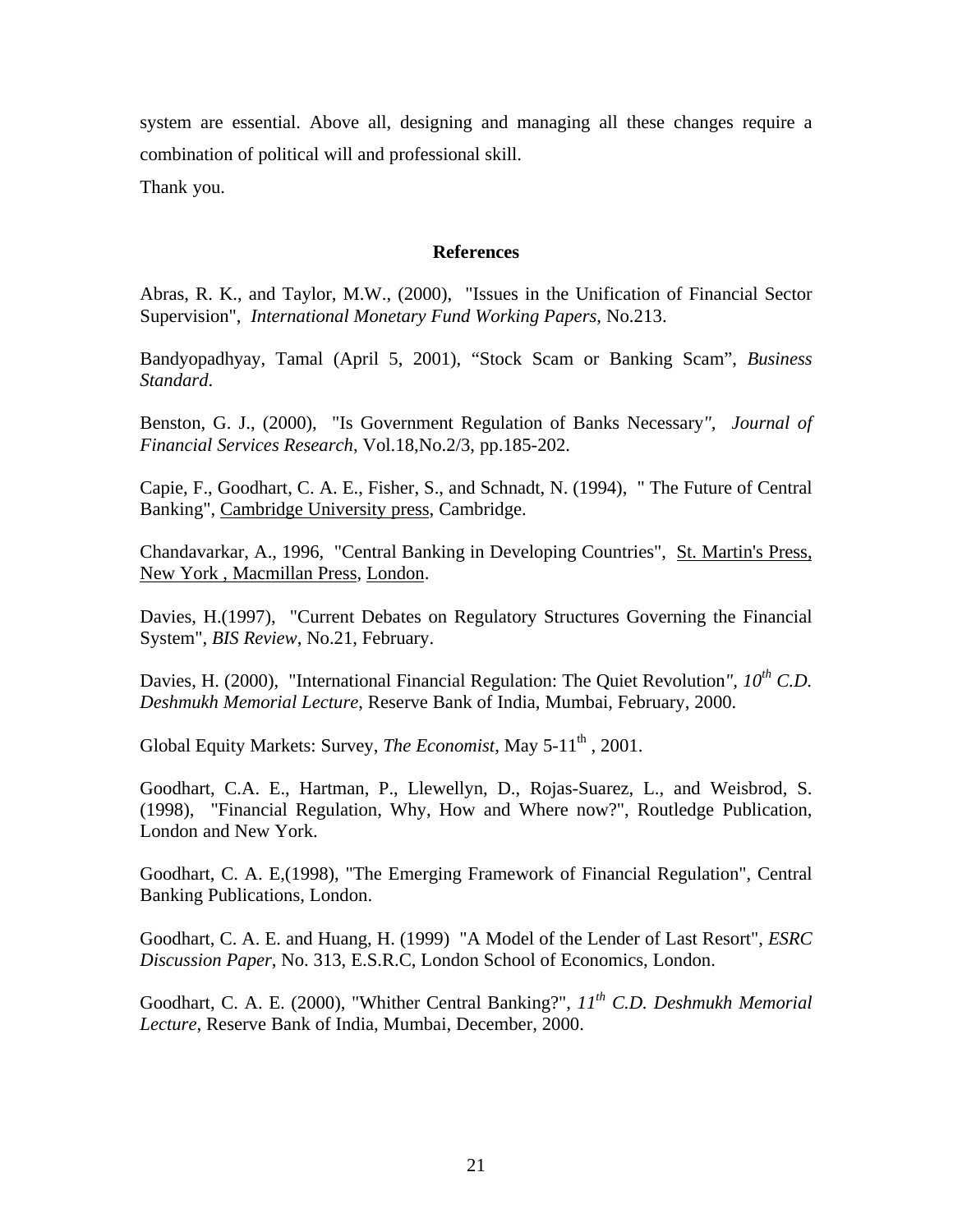Goodhart, C.A. E.(2000), "The Organisational Structure of Banking Supervision*", Financial Stability Institute Occasional Papers*, No.1, November, Bank for International Settlements, Basel, Switzerland .

Jalan, Bimal (2001), *Statement on Monetary and Credit Policy for the Year 2001-2002,* Reserve Bank of India, Mumbai.

*Memorandum of Understanding between HM Treasury, the Bank of England and the Financial Services Authority*, Bank of England, September, 2001.

Reddy, Y.V.,(1999), "Discussion Paper on Universal Banking and Beyond", *Reserve Bank of India(RBI) Bulletin*, August, R.B.I., Mumbai.

Reddy, Y.V.,(1999) "Corporate Governance in Financial Sector", *Reserve Bank of India(RBI) Bulletin*, August, R.B.I., Mumbai.

Reddy, Y.V.,(1999), "State and Market: Altering the Boundaries and Emerging New Balances", *Economic and political Weekly*, October 16-23, pp. 2900 – 2996.

Reddy, Y.V.,(2000), "Changing Role of RBI: Agenda for Attention", *18th B.F. Madon Memorial Lecture*, Indian Merchant Chamber of Commerce, Mumbai, June 13, 2000.

Reddy, Y.V.,(2001), "Implementation of Financial Standards and Codes: Indian Perspective and Approach" BIS Review, No. 20, April, Basle.

Reddy, Y.V.,(2001), "Developments in Monetary Policy and Financial Markets in India", *BIS Review*, No.32, April 25, Basle.

Reddy, Y.V.,(2001), "Central Banking in the New Millenium", *Reserve Bank of India(RBI) Bulletin*, March, R.B.I., Mumbai.

"Report of the Committee on The Financial System" *Chairman, M.Narasimham, November, 1991 pp. 130-33.*

"Report of the Committee on Banking Sector Reforms" *Chairman, M.Narasimham, April, 1998, pp. 68-69.*

"Report of the Working Group for Harmonising the Role and Operations of DFIs and Banks" *Chairman S.H.Khan (May, 1998) pp. 64-65.*

*"Report of the Financial Services Authority: Building the New Regulator*", Progress Report 1, December, 2000. (http://www.fsa.gov.uk/development/newreg